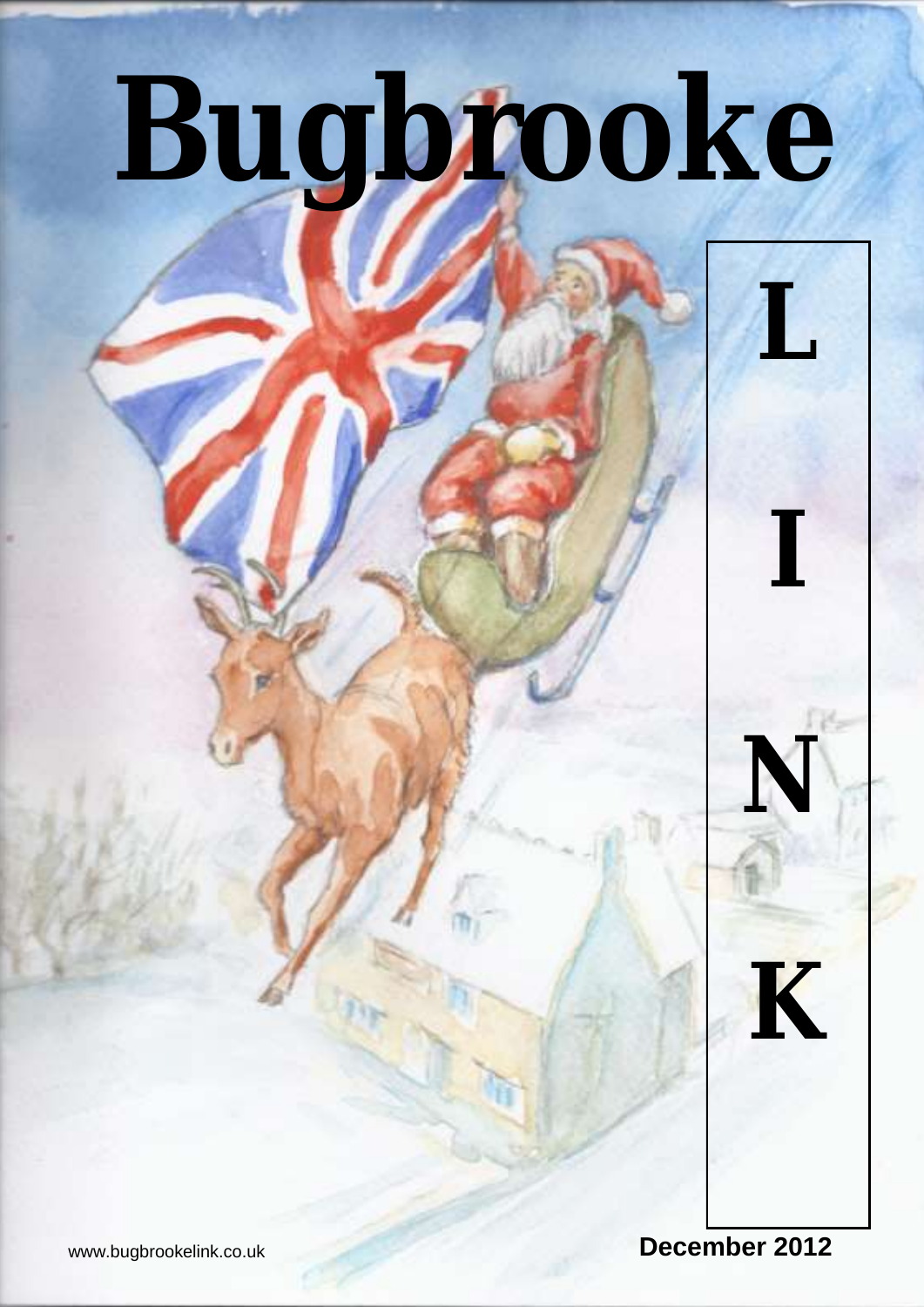Year 6 children went on their residential trip to Norfolk and learned about the coastal environment as well as developing their confidence, independence and team building skills.

# Bugbrooke School Pictures

(Article on page 13)



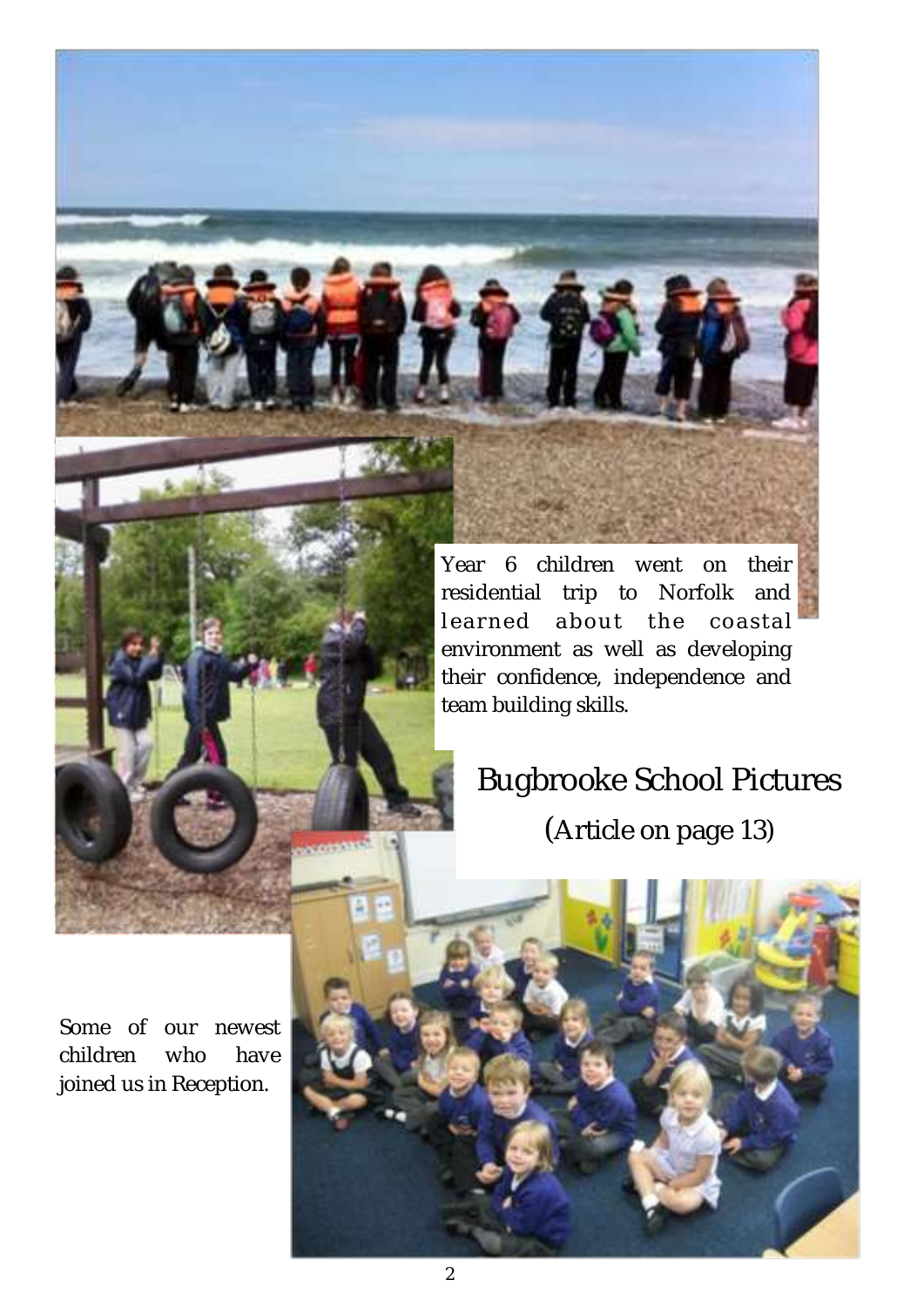# **The Bugbrooke "LINK" Committee**

Published bi-monthly. Circulated free to every household within the Parish boundary of Bugbrooke. The "LINK" Management Committee is elected in accordance with the Constitution and Rules at the A.G.M. in May annually.

Chairman Adverts Production Production & Website **Secretary** Treasurer/Vice Chairman Advertising Submissions E-mail to Web site address **Deadline for February issue** 

Paul Cockcroft, 31 Pilgrims Lane Tony Pace, 4 Laddermakers Yard Geoff Cooke, 1 Browns Yard Barbara Bell, 68 Chipsey Avenue Jim Inch, 16a High Street Sheila Willmore, 31 Oaklands Pat Kent, 1 High Street editor@bugbrookelink.co.uk www.bugbrookelink.co.uk **7th January 2013**

Whilst we check the information for grammar and spelling on articles supplied by our contributors, the LINK magazine can accept no responsibility for errors or omissions in the factual content of the information.

The views expressed in these articles are those of the contributors and are not necessarily shared by the LINK Management Committee.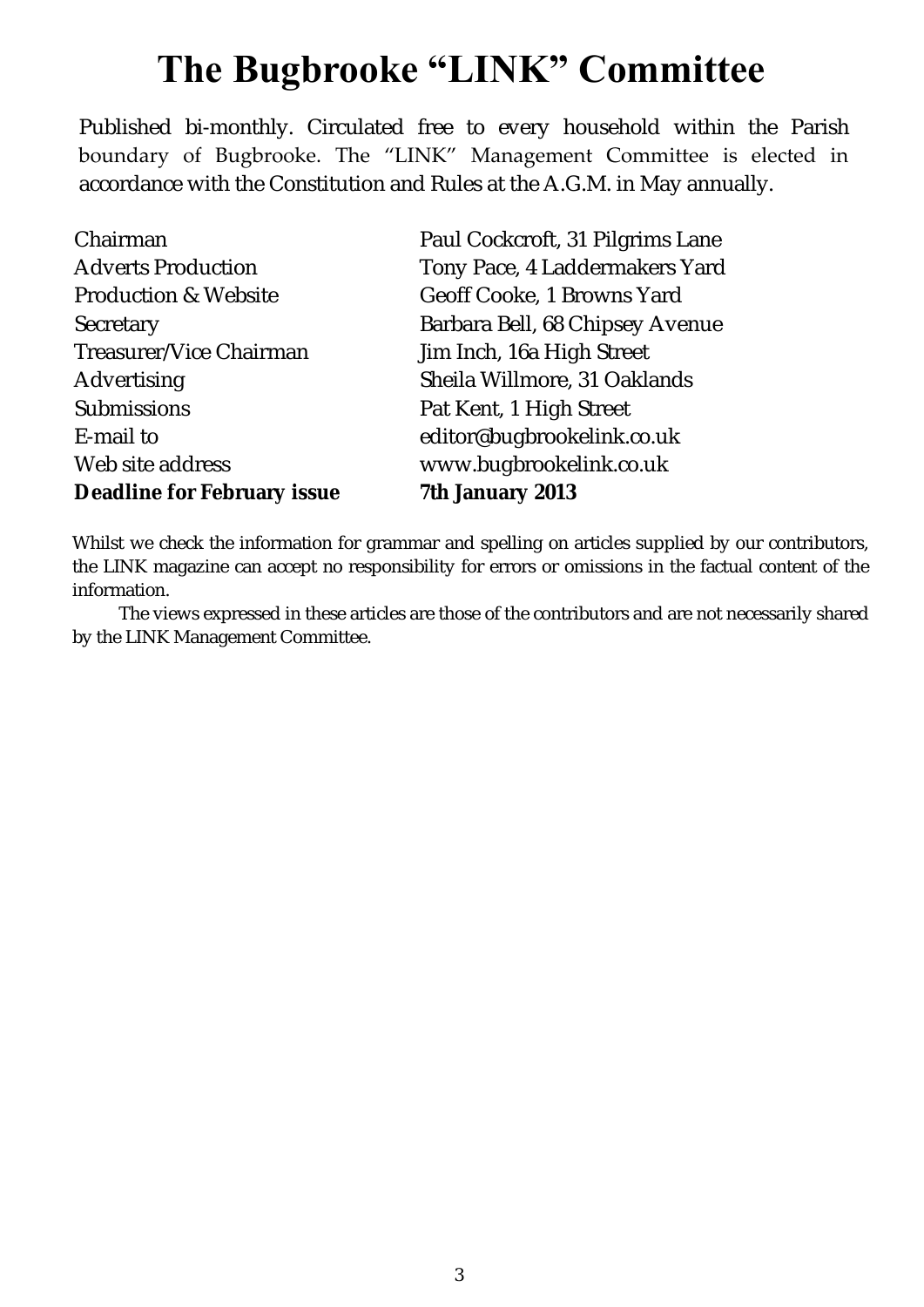# **Bugbrooke LINK Magazine**

(*Issue 177), December 2012 Chairman: Paul Cockcroft*



Welcome to the final issue of 2012 and in this leading article I thought it would be interesting to look back twenty years to the

editorial by John Sexton in issue No. 57 for December 1992 titled "*A Year to Forget*". Clearly 2012 is a year to remember for the right reasons but some of the similarities are remarkable.

"*It hardly seems a year since I wrote my last Yuletide editorial. But it is, and what a nondescript year it has been! The general recessionary situation is no climate for joie de vivre – perhaps a long hot spell during the summer would have helped. But No! We had record rainfalls, high winds and floods and were shown dramatic pictures from some areas of people in homes under six or more feet of water ... and being told authoritatively that a drought still existed!*

*In the changing face of the Village we see large executive houses being built in Badgers Close (the former Merrifields Farm) when Bugbrooke's need is primarily for starter homes and old peoples' accommodation. One villager compared the view from High Street of these tightly packed houses to one of Lowery's famous paintings of derelict factories!*

*But this is Christmas time and it is always possible to find people less fortunate than ourselves. Let us all help to make the Festive Season truly a season of Peace and Goodwill. LINK wishes all its readers and advertisers a very Happy Christmas and the hope that 1993 will trigger off an improvement in prosperity and freedom from worry and want not only in Britain but in the World as a whole*."

We have just passed remembrance Sunday, which means a lot to many people in the village for different personal reasons. The church service at St Michael and All Angels, was packed out as usual for these occasions with all of the Scouting and Guide organisations present. This service was taken by Ron Bridges, who as part of his talk, appropriately used a scouts honour coin left to him by his father. This coin from the 1930's, states on one side 'On my honour I will do my best' and on the other 'secretly transfer me to your right pocket each day after a good turn has been done'. What wonderful philosophies these messages send for everyone, and just as appropriate today as when the coin was given.

There's not much to add to that other than to say I am delighted with the front cover picture for this Christmas issue and to convey best wishes to all of you from us at LINK.

Our website can be found at [www.bugbrookelink.co.uk,](file:///C:/Users/dell/AppData/Local/Microsoft/Windows/Temporary%20Internet%20Files/Content.Outlook/Local%20Settings/Temporary%20Internet%20Files/LINK%20Issue%20142%20(Feb%2007)/www.bugbrookelink.co.uk) containing an impressively wide range of items and links to other organisations and websites, including issues of LINK back to 1993 as well as current and historical information

*Front Page:* Many thanks to Jim Inch for this the latest excellent Christmas cover painting that he has done for LINK.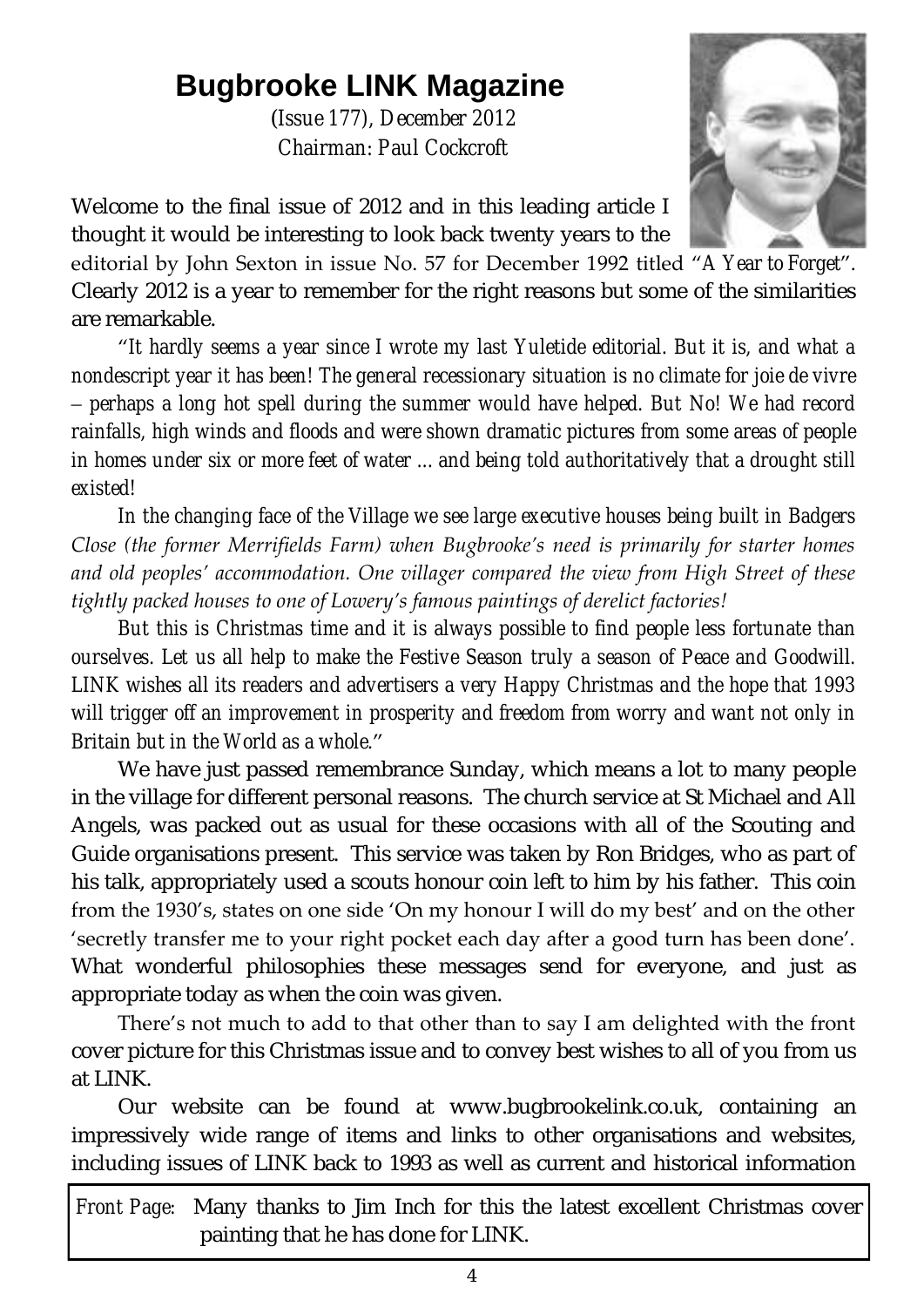that is not contained within the printed magazine.

The deadline for articles and advert changes for the next issue is Monday 7 January 2013, but earlier submissions are most welcome. Please note that the preferred way of us receiving copy is by email to [editor@bugbrookelink.co.uk.](mailto:editor@bugbrookelink.co.uk)

# **Bugbrooke Parish Council**

It is a pleasure to report that the Parish Council and the Peterborough Diocesan Board have agreed a price for the Glebe Field next to the Church. The purchase will include the church car park. The Glebe Field will become part of an extended Millennium Green and, in exchange, part of the current Green will be given over as an extension to the churchyard. This should provide space for about 200 extra graves. During the time these spaces are used up it might be useful to further explore the possibility of re-using some of the churchyard that has been unused for a considerable amount of time. Alternatively we will need to seek other areas in near proximity to the church.

The Parish Council will now go ahead to achieve necessary planning permissions, and it is understood the Charity Commission will have no objections to an exchange of part of the Millennium Green as long as there is a like for like land exchange.

The landowners of Firs Field (The Wharf), who applied for 70 houses, have now withdrawn their application since the village has been allocated the 111 houses it was asked to accommodate as part of the South Northants Council's Interim Rural Housing Policy. It is likely the Parish Council will resist further expansion until such time as SNC formulates a proper plan for the future. Nevertheless the Parish Council have deliberated about any future expansion and have decided they wish to see no further expansion to the east of the village (Johns Road/Pilgrims Lane). They would prefer to see any future houses sited close to the centre of the village and within walking distance of local facilities. With this in mind they have suggested to SNC that consideration (if required) be given to the Camp Farm area and the rear of the Five Bells. These are close to the original village centre and would ensure that development takes place from the centre outwards instead of the other way round.

The Parochial Church Council is considering the establishment of a Bugbrooke Community Café in the Sunday School Rooms. The Parish Council will be backing their request for a grant to update kitchen equipment to service the new facility. Councillor Kate Meech is also looking at ways of providing more play equipment for older youngsters in the village and would appreciate support from teenagers and parents. This may, of course, entail some help in preparing sites at some stage in the future.

Mr David Dungate has agreed to take on the role of Neighbourhood Watch Coordinator following the resignation of Mrs Rose Berkshire. We wish him the best of luck and hope everyone will support him.

There is a vacancy for a Councillor on the Parish Council. Anyone interested in serving the community in this way please notify the Parish Clerk, Sally Bramley-Brown Tel 01604 832838 Mobile 07531 556947 e-mail [bugbrookepc@btconnect.com](mailto:bugbrookepc@btconnect.com) *John Curtis (chairman)*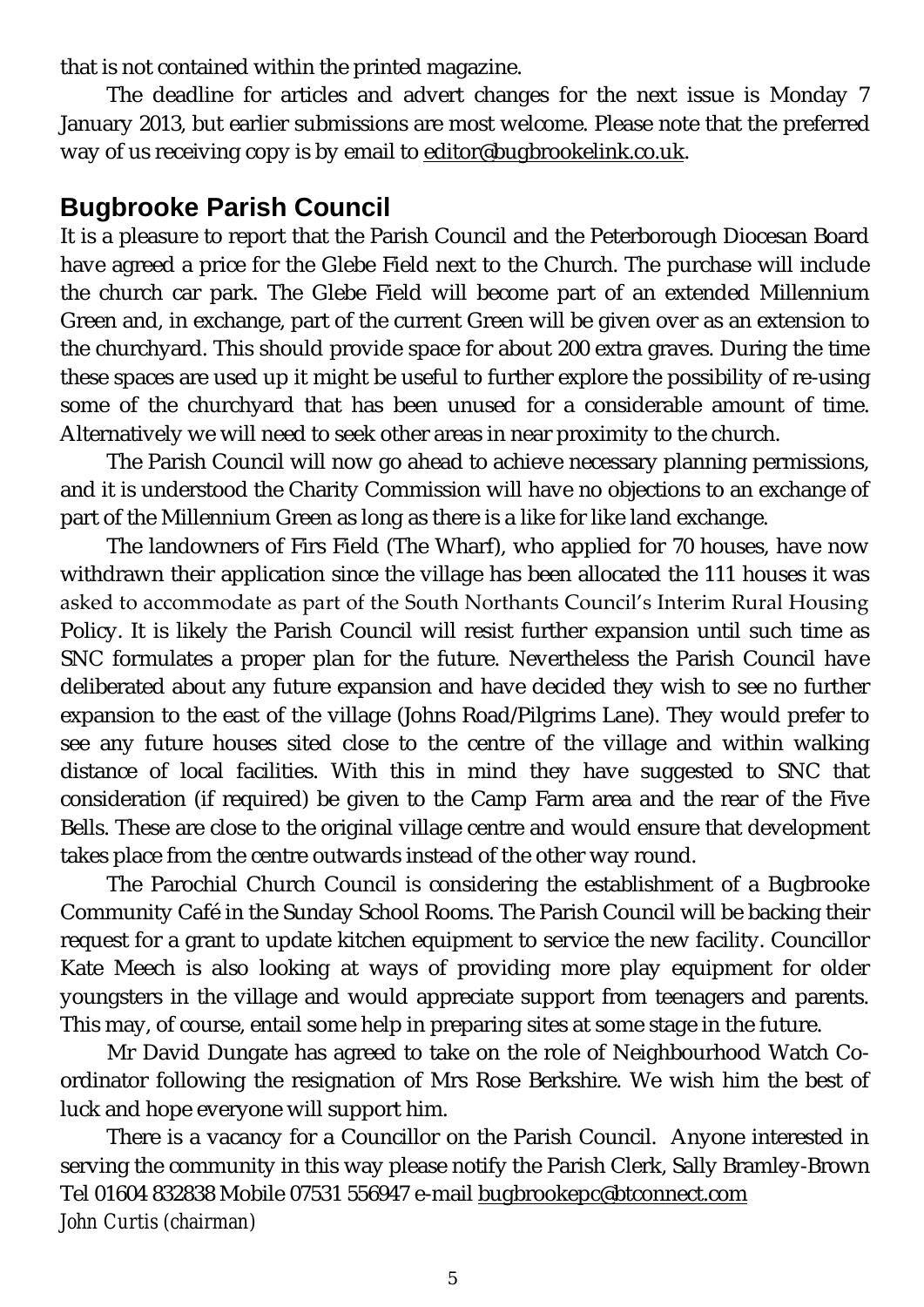# **Preparing for Christmas**

Although I'm writing these few thoughts at the beginning of November, by the time you read these words it will have all begun once again, the phrenetic preparations for Christmas! The making or purchasing of cakes and puddings; the choosing of the meat; the aching hands and feet from endless hours trawling around the shops in the anxious search for presents or the nerve tingling wait for that important delivery from Amazon etc. etc.



However, is this how it should be?

#### **A Prayer to Prepare for Christmas**

Father, we call a halt. Here, and now, and at this moment we think of that first Christmas when history paused and turned upon its hinges as your Son become a human. Born into a working class family, born to parents struggling to make ends meet, born to experience everything we experience and born to bear our sins.

Help each one of us to prepare for Christmas by finding time for quiet, time to drink in the wonder and beauty of your Son's birth, time to offer again our hearts and each part of our life to him.

May the days of our lives and pages of our diary turn upon this silent hinge. May our work, our leisure and lives be rooted and grounded in peace.

#### **Jesus said:- 'My peace I give to you, but not the sort the world gives'**

Father, we understand only too well the kind of peace which mankind manufactures: the peace of political and other settlements. Give to more and more of us all over the world the peace we do not understand, the peace which passes understanding, the peace which flows from unconditional obedience to the law of love, give us your kind of peace. And we pray for those in positions of power, authority and influence, that they may open their hearts and give their will to you, that you may work through them.

#### **Jesus said:- 'When you give food or drink to someone who has none, you're giving it to me'**

Save us. Father, from becoming hardened to the numerous pleas for help we see on our screens or read in our newspapers each day. Open our eyes and pockets to the needs of our world. Restructure and change around our hearts so it may not be a burden to give but a joy.

#### **Jesus said:- 'Man cannot live by bread alone'**

Dear Lord, the giver of all, guide our giving so that we may support all those who spend their lives, at home and all over the world not only feeding physical needs but also feeding spiritual needs with the good news of Christmas.

Father, with all our hearts we thank you for all that you have given us through Jesus Christ our Lord.

To your Name, Lord Jesus, help me to bow the knee and all its worshipping; bow the head and all its thinking; bow the will and all its choosing;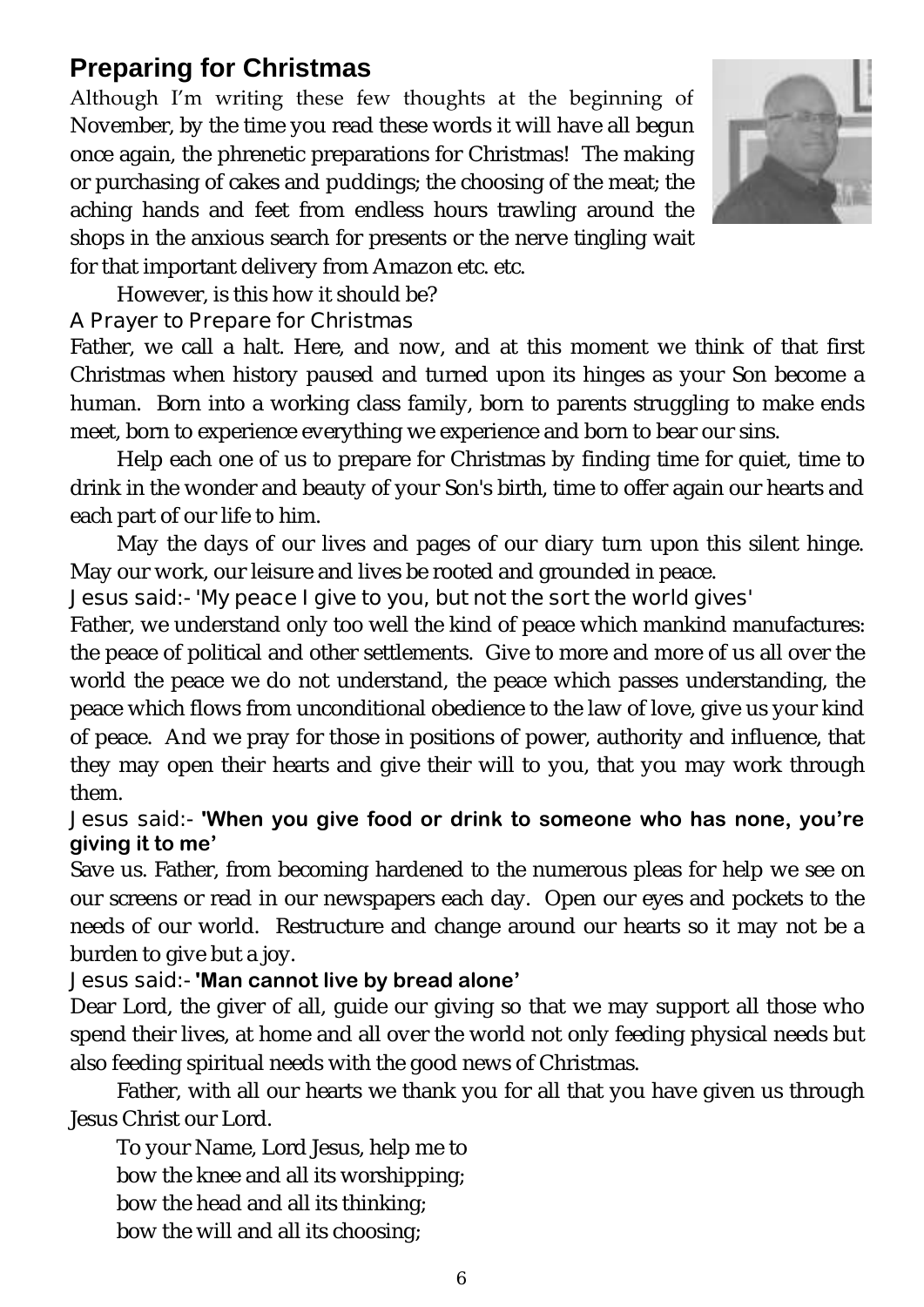bow the heart and all its loving,

today, tomorrow, and all the days of my life. Amen.

May the God who came to us in Christ give you a Christmas to remember, as you let him give you his love, shown in the pouring out of his blood on the cross.

*Stephen French, Rector of Bugbrooke, Harpole, Kislingbury and Rothersthorpe*

# **Bugbrooke OAPs Christmas Gift Scheme**

During the first week of December, we hope to deliver the vouchers to all the pensioners that applied to The Gift Scheme. This year there are some additions to the shops and pubs where they can be spent. We now have beauty salons as well as two hairdressers, where the ladies can indulge in a little pampering! The vouchers can be used until the 31st January 2013. We will be taking gifts to those former Bugbrooke residents who are now in care homes.

Each year we have around 200 applications and we have managed to keep the amount to £9.00. This is only made possible by our fund raising events and local businesses and organisations generous donations.

We do hope you all have a very happy Christmas and a peaceful New Year. *Judith Piper (Chairman)*

# **News from Bugbrooke School**

The long summer holiday allows schools to carry out improvements and repairs whilst the building is empty of children and one of the key areas this summer was the refurbishment of front of the school; the windows, fascias and gutters on the Victorian block were repaired and painted, as was the wall to the front of the school. It is lovely to see the school now looking as smart as the children!

The first term has been busy too: in September, we welcomed back our existing children and 42 new children who joined us in Reception – *the highest number for many* 

*years.* We had a very successful Open Day at the end of October and 130 visitors came into school to see us at work and play; most of these were existing parents and grandparents but some were potential new parents looking around the school. The registration period for 2013 school places is now open and new parents can do this on-line or by coming into the school.

As a school we are always working hard to improve



outcomes for our children and in More of this year's new intake at Bugbrooke School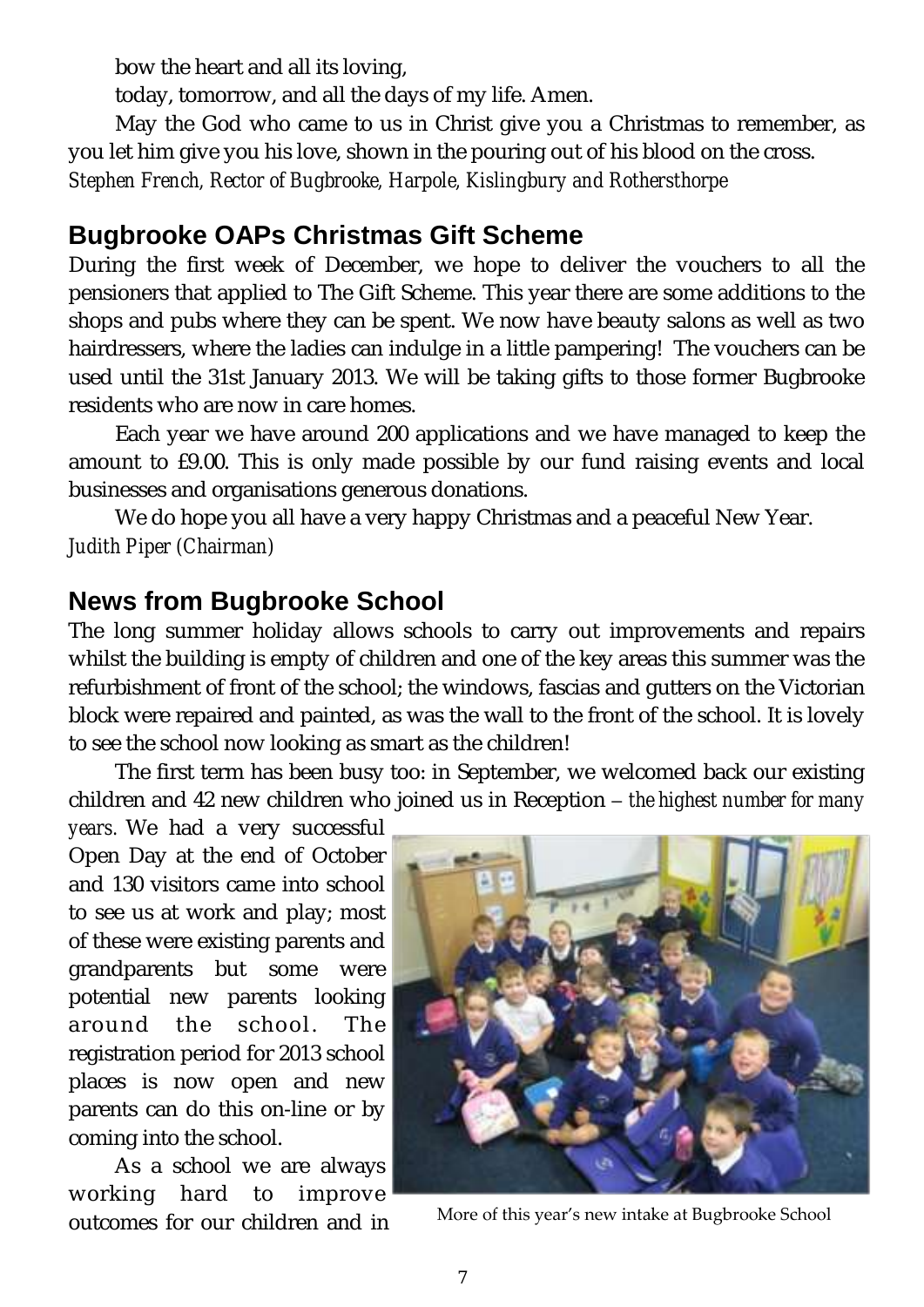addition to the ongoing focus on raising standards of achievement, we also work hard to develop their personal, social and emotional skills. The school's involvement in the community is a key part of this and we want to help our children respect and value theirs. Therefore we welcome any individuals or groups from the village who feel they could come into school and spend time working with the children – the opportunities for this are literally limitless: art, design, woodwork, gardening, music, environment,



Year 5 children learn all about the environment and the importance of recycling

reading…… We would love for you to join us and share your experience, expertise or just enthusiasm with the children! Please get in touch with us on 01604 830610 if you feel you can become involved in your local school.



In September, Miss Picchianti officially joined the school following the retirement of Mrs Eddison. Miss Picchianti taught at Sunnyside School for the past few years but we were pleased to have enticed her away to come and teach our Year 2 class! Of course, Mrs Eddison will be fondly remembered by parents and children, following 19 years loyal and valued service to the school! We were very sad to say goodbye to Mrs Eddison and wish her a very happpy retirement; however, we

are also delighted to have retained her services on the school's Governing Body! *Debbie Bastin—Headteacher*

# **Recycling Festive Foil and Aerosols Can Make a Difference**

Mince pies, turkey, sausages wrapped in bacon, squirty cream, and 'snow' spray are all ingredients for a great Christmas. Households in South Northamptonshire are being reminded to add recycling to their Christmas traditions, especially when it comes to metal packaging. It's ever so easy to do because South Northamptonshire Council's recycling service includes empty cans, aerosols and clean foil trays.

As a nation we use over 16,000 tonnes of foil containers and 30,000 tonnes of aerosols every year. Over the Christmas period the amount of rubbish we produce rises by about 30 per cent – – an estimated 175 million mince pie cases alone.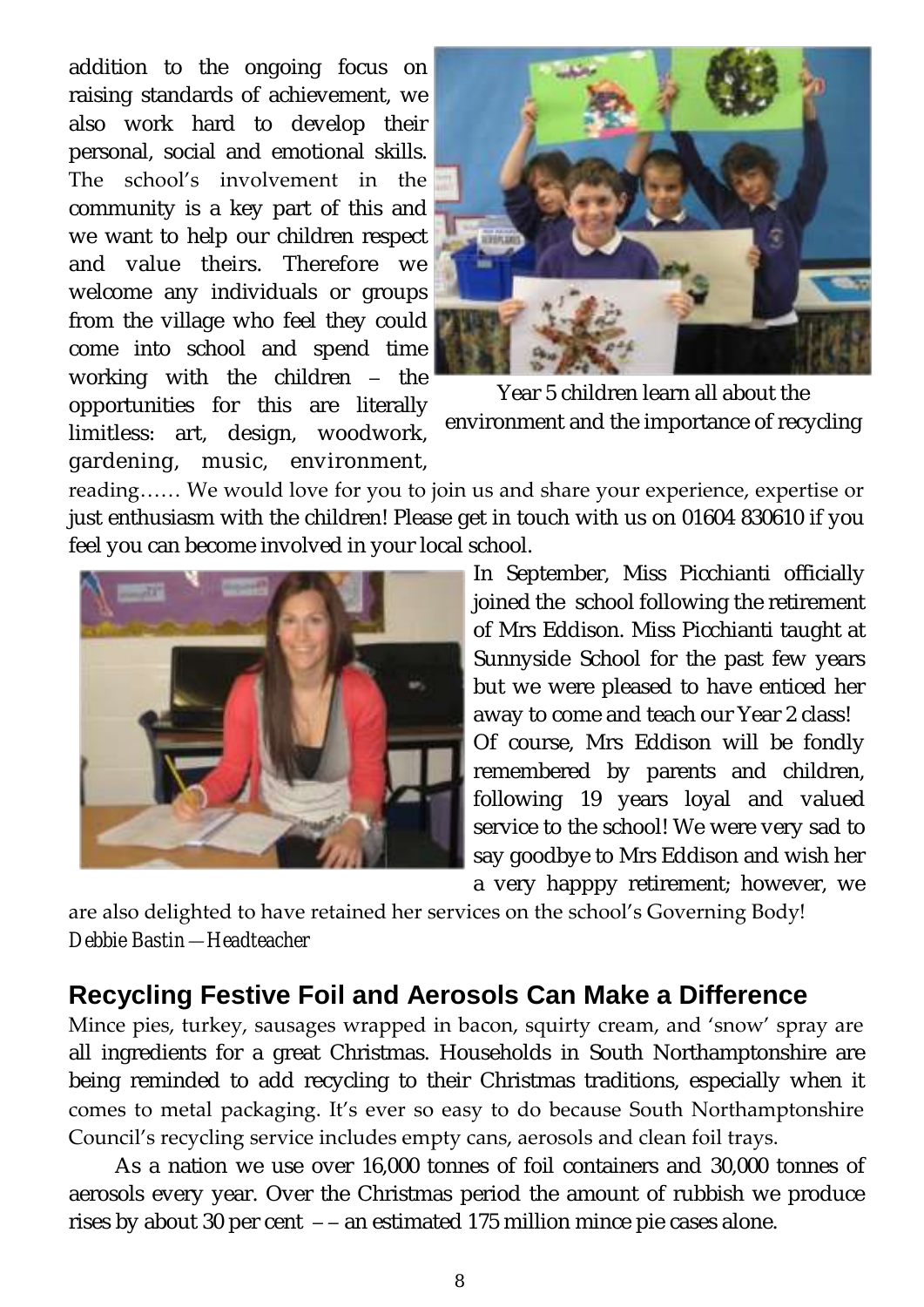In just a few weeks, your recycled aerosols and food trays could be reprocessed and back on the shelf as more food packaging, or even part of a new car, window frame or washing machine! So by recycling aerosols and foil food trays in your black recycling box we can all have a greener Christmas.

**Why recycle them?**

Aerosols and foil are a useful source of aluminium and steel. Once placed in your recycling box, they become part of the recycling 'loop', and can be endlessly recycled. To help maintain this remember to recycle your aerosols and foil, not just at Christmas but throughout the year.

Councillor Dermot Bambridge, portfolio holder for Environmental Services, said: "South Northamptonshire Council is a shining example of how metal recycling can be easy and effective, and we know that helping local residents to recycle cans and aerosols alongside their plastic packaging will save valuable energy and resources this Christmas. Household recycling rates have been rising steadily for years now, but there is still potential to do more when it comes to metal packaging."

**How the recycling process works** 

Once collected from the kerbside, your cans, aerosols and foil are taken to a local depot for bulking into larger loads before being transported to a Materials Recovery Facility (MRF). Here, the aluminium and steel are separated from each other, using a powerful magnet, and baled, ready for reprocessing. They are then shredded and any printed decoration is removed. The shreds are then melted in a furnace, and cast into ingots, which can be rolled into thin aluminium sheets used to make more drink cans. Aluminium foil containers, meanwhile, are made from a slightly different material from that used in aerosol cans, so they are usually reprocessed separately. This material is often reused in the automotive industry, where its lightweight properties make it ideal for parts such as engine cylinder heads.

# **Bugbrooke WI**

On Thursday October 30th, several of our ladies went to Spinney Hill theatre to the annual council meeting where we were treated to a talk by Doctor Nick Barratt, family historian from the BBC series "Who Do You Think You Are". All in all it was an evening of awards and presentations, with Blisworth WI taking first place with their entry for the Challenge Trophy 2012. In 2nd place was Hunsbury Hill and 3rd place Hargrave. There were eighteen entries in total, and all were produced to a very high standard.

One of the biggest and most popular events this year was the organised evening with guest speaker Adam Henson. This helped to boost WI funds from 27% last year to 29% this year. It was also noted that there is a big revival in the interest in crafts, home baking and food growing all of which seem to be in fashion, especially the crafts. The evening finale was the choir, the Hunsbury Harmonettes, this really was Northampton WI inspiring women.

Ruth Bond NFWI Chair, talked about " having a go" with the latest photographic competition about what a midwife means to you, not just from a mother's point of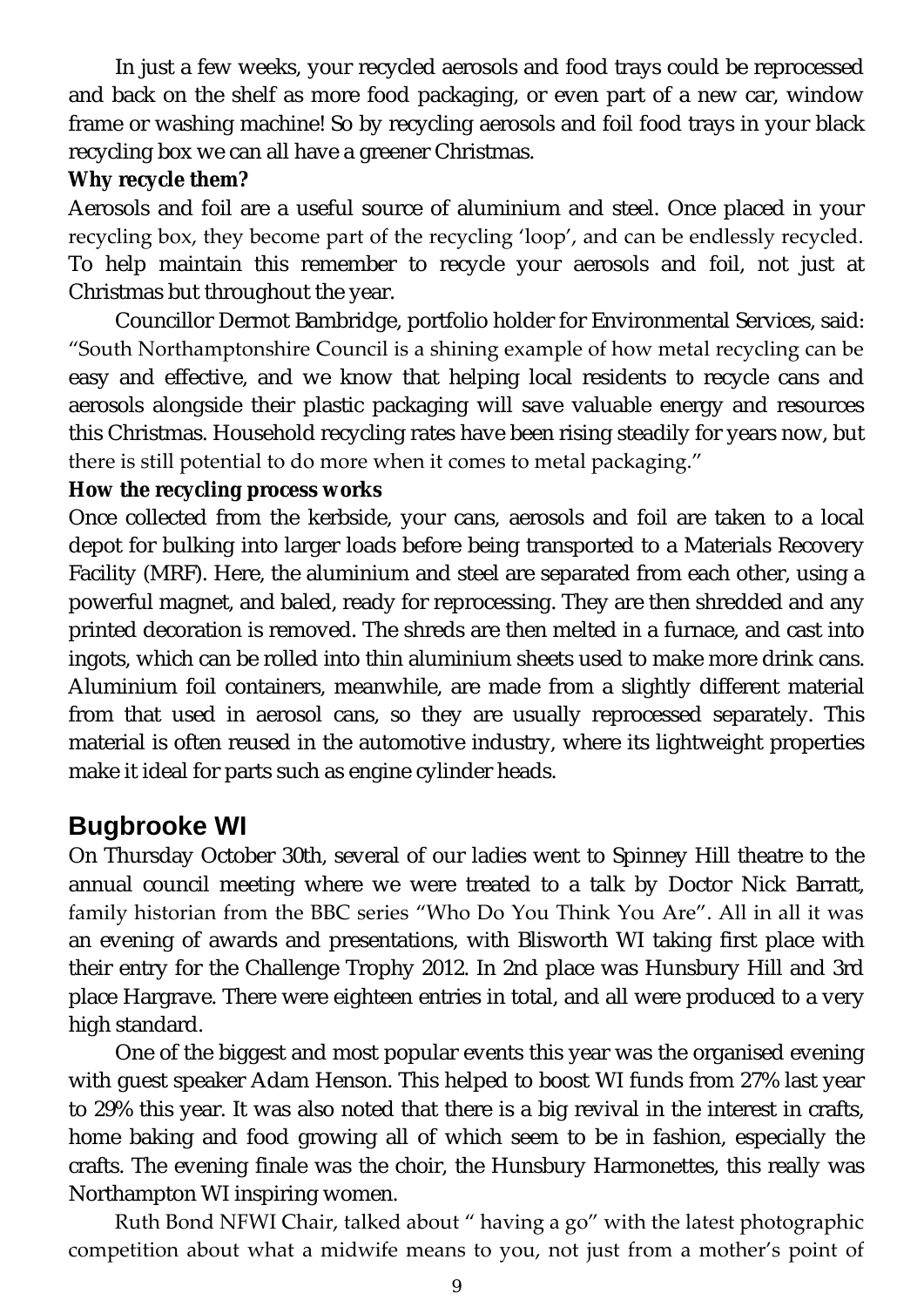view but from a grandparent's viewpoint. As for other campaigns, the National Archives was a topic in which the government have been very impressed with how well the WI have been able to preserve and document important historical community events, especially with a year like 2012, plenty of important events all to be treasured.

Our meetings are held on the first Monday of the month in the Sunday School rooms at 7.30pm, all are welcome.

*Kim Baughan*

# **The Wednesday Club**

Hello everyone. While writing this on the afternoon of November 1st, the sun is shining after last night's heavy rain, which we have had for most of our so called summer. Say no more.

Sept 5th, Brenda Earl chose Favell House to benefit the amount in our tiddler jar, £19.50, Brenda being the nearest one to guess the amount.

Oct 3rd. Fish and Chips today, followed up by fruit ice cream, tea and coffee. Another big 0 birthday for Edith Course and treated us to Sherry and iced cakes which we enjoyed and we wished Edith good times to come with good health.

Members are now looking forward to November 28th, a Christmas treat to Wicksteed Park, 'Rock Around the Clock' -– will report next time. Also December 12th our Christmas party.

Our 2013 dates will be out soon as to when meetings return. If interested to join, please ring Cherry on 830389 or Linda on 831219.

I wish everyone a peaceful and merry Christmas.

*D.M French*

# **Bugbrooke Village Hall Playgroup** *(*Pictures on page 51)

This is always an exciting and busy term at Playgroup, with the Autumn activities and build up to Christmas. In October parents and children were invited to the village church for a Harvest Festival service led by Gillian Stone and Sue Pace. Gillian captured the children's attention with a clever prop, chocolate cake, and then told the story of what is needed to make our food and where it comes from. The children listened and shared stories and then joined in with singing and prayers. They were then delighted to take some cakes back to Playgroup for snack time. Many thanks to Sue and Gillian for this, the children thoroughly enjoyed themselves.

Currently Playgroup is looking a little spooky in a Halloween way as the children have been making spiders and painting pumpkins. Harry's granddad very kindly donated a large pumpkin and the children are currently emptying out the seeds and carving it up. There has also been lots of dressing up, with witches and pumpkins, painting and playing.

After half term the Christmas activities will begin in the build up to the church service, tots carol service, the nativity play and the Christmas party.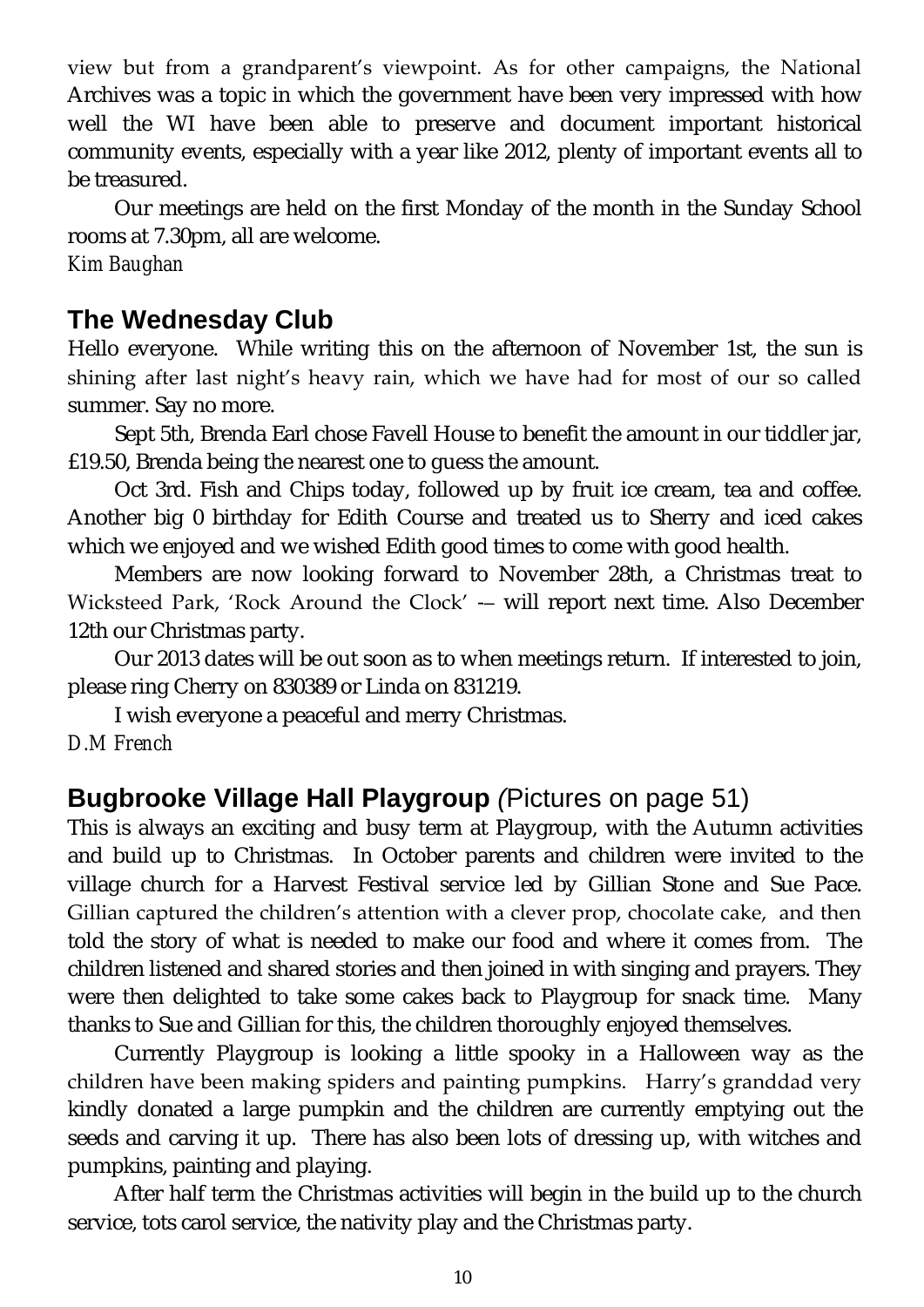The AGM was held in October and the annual accounts were presented. The accounts were prepared by Nigel Thomas and Playgroup would like to thank him for giving his time to do this. Following the AGM Jacqui Manning and Anna Bell stepped down as Treasurer and Secretary. We would like to thank them very much for their hard work during their years on the committee. We are very pleased to welcome new members, Kate Meech, Rachel O'Neill, Nicola Palmer and Nicky Chapman who have taken on the roles vacated and are eager to keep Playgroup running with even greater success if possible.

The committee held a Halloween disco on 31st October which was very well attended and raised around £130 for Playgroup. This was a great afternoon and huge thanks go to Matt O'Neill who gave his time to entertain the children with a brilliant disco.

Playgroup relies on fundraising activities to keep providing the excellent facilities and qualified staff so please look out for details of up and coming events and support us whenever possible. We also have a recycling box at Playgroup which takes unwanted clothing, bedding, curtains, paired shoes and handbags so if you have any of these please feel free to bag them up and bring them along to Playgroup.

If you would like any information on the above or about registering your child at Playgroup please contact Julie Tompkins on 07563 574155 or at [bugbrookeplaygroup@yahoo.co.uk.](mailto:bugbrookeplaygroup@yahoo.co.uk)

*Julie Tompkins* 

#### **Friends of Campion School**

This year we've started to hold car boot sales at the school again, and the third one on 8 September was particularly successful, with the car park overflowing and our committee and helpers working really hard to find space for everyone. The next sale will be on Saturday 23 February – 12 o'clock start (gates open 11 o'clock for sellers).

I am stepping down as Chair of the Campion Friends committee at the end of December, and would just like to say thank you to everyone who has supported us during my time on the committee. My special thanks go to our loyal and extremely hard working committee – Sandra Dyson, Nic Boyd, Jan Dyczek and Alan Hackett. Nic will be taking over from me as Chair next year. New faces on the committee, or helping out at events, are always very welcome so please do get in touch with Nic at boyd757@btinternet.com if you're interested.

*Jane Wood*

#### **Bugbrooke Skate Park Fund**

Increasing number of children are on the streets or Community Centre car park, enjoying their skateboards and scooters. This is a great way for them to get out and keep fit. Play facilities for secondary school children and above have sadly lacked in Bugbrooke for some time. A few of us are setting up a skate park fund to raise money and provide facilities for our older children. We appreciate this is going to take many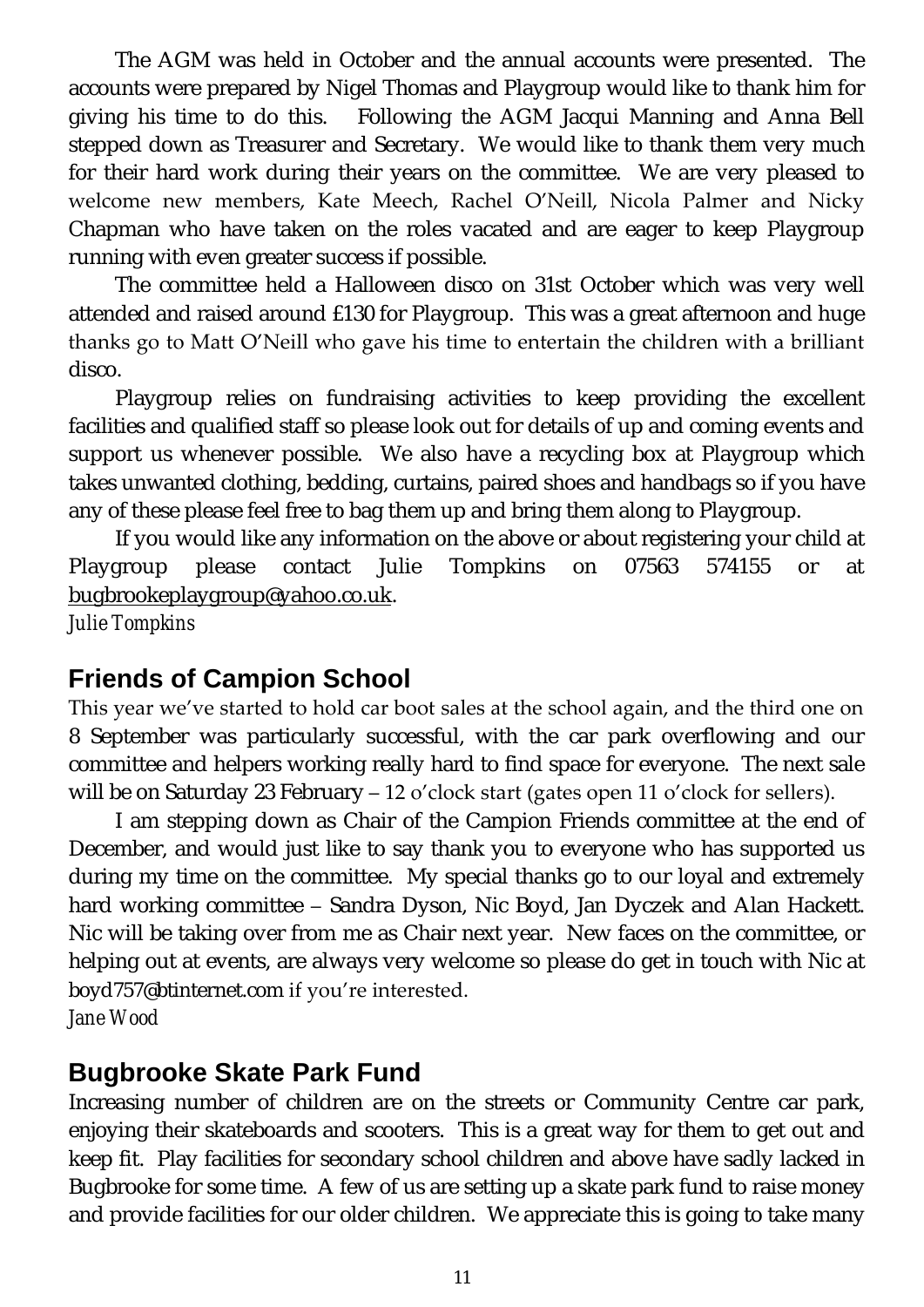years of fundraising and effort, but hope the whole community will give their support so this can move forward in a positive way.

We are currently applying for a charity number and starting our fundraising. Our first major event is planned for 9th March 2013 – a 70's and 80's party night at the Community Centre. Tickets will be available in the new year – watch out for posters around the village.

We hope this project will be a further step at improving our village facilities for all ages. If anyone has any fundraising ideas please feel free to contact us. *Jo O'Grady and Kate Meech, joogrady@live.com* 

# **Friends of St Michael and All Angels Church**

The Committee of the Friends have recently agreed to provide funding for further maintenance works at the church. These are works which were identified in the 2009 quinquennial survey; but which at the time were seen as less urgent than various other things. Those more urgent repair works were completed, and paid for by the Friends, by the beginning of this year. What the Committee have now agreed to do is fund most of the remaining work that was recommended in the survey report. The only thing the Committee have not agreed to pay for at this time is the repainting of the clock face. This they felt could be left to a later date, perhaps when scaffolding is needed to the tower for some other purpose.

The total cost of all the quinquennial works (apart from repainting the clock face) will come to over £16,000. We are grateful for the generosity of the people who have supported our fundraising efforts over the years, which has made it possible for us to meet this cost. Without the help you give the prospects of keeping our beautiful church in proper repair would be much bleaker. *Jim Inch*

# **Nature Notes**

Now is the time to make sure that you have stocked-up on your bird food for the winter. Sunflower seeds are a big attraction to greenfinches, blue tits, coal tits, and great tits with other species picking up any dropped bits underneath. Chaffinches, blackbirds and robins are often seen doing the clean-up job, and sometimes you may see the occasional wood mouse there too. It seems that when there are a lot of birds at the feeders, then it attracts more birds to join in. It is probably a case of safety in numbers. Peanuts are always popular, and will attract the same birds as the sunflower seeds and others too including nuthatches, long-tailed tits, starlings, house sparrows and greater spotted woodpeckers. The long-tailed tits and starlings also like fat balls. Nijer seeds are more specific in their appeal, but if you want to see goldfinches they are essential. Redpolls also like nijer seeds, and although more unusual to see, they are becoming more regular visitors to feeding stations. Bread, pastry scraps and bacon rinds (cut up small) are also welcome to many species, but do not put them out late in the day as, if left overnight, they might encourage vermin.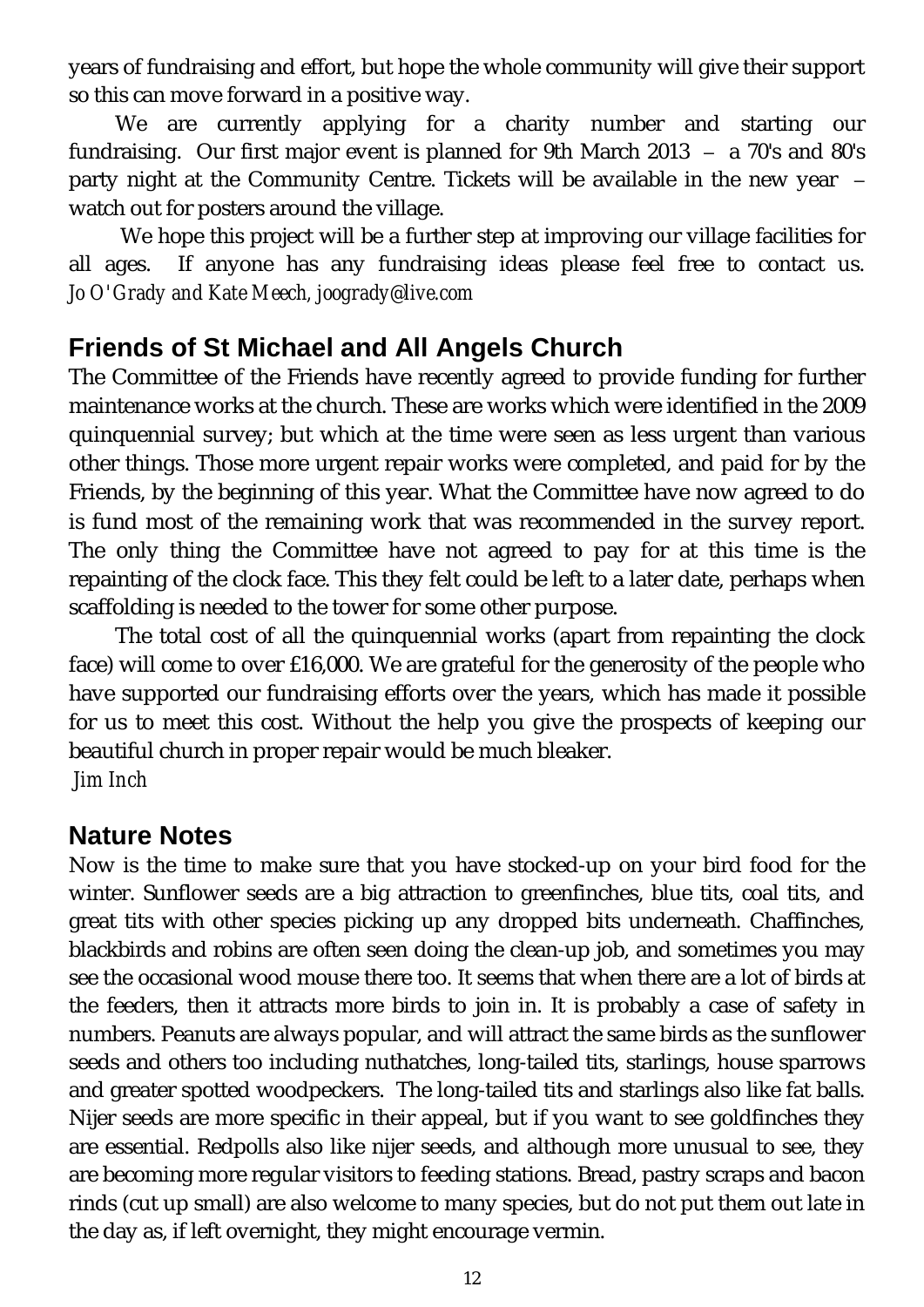This year our annual Bugbrooke Garden Birdwatch will be on 26th – 27th

January. If you make sure that the birds are used to finding food in your garden now, then you are more likely to see them when you want to count them. When times are difficult for the birds, they do not want to spend energy going foraging. They need to know that your garden is a reliable source of food and you will be rewarded by them being regular visitors.

If you have berry-bearing garden trees and shrubs such as rowan, holly, hawthorn, cotoneaster and pyracantha, watch there too to see what is eating the berries during the winter. Sometimes you can see different birds to the ones that will visit the bird table or feeders such as waxwings and blackcaps. It is also worth making room in your garden for these decorative plants and then you will be making it a place that birds visit even when you haven't put food out for them.

In past years, people have reported seeing grey wagtails during the Birdwatch. Do not confuse them with the more commonly seen

pied wagtails. The most distinctive difference is their yellow underneath with grey above. They have longer tails than pied wagtails, but the most obvious difference is the presence of yellow. Sometimes they are misidentified as yellow wagtails, but these are yellow all over and are less likely to be seen. Grey wagtails are normally found along fast flowing rivers, but in autumn and winter, they are more widespread, and their numbers are increased by migrants from the continent.

If you have a problem identifying a bird the excellent RSPB website should help. You can find it at <http://www.rspb.org.uk/wildlife/birdidentifier/>and if you would like to take part in the Birdwatch there is a tally form included in this issue of LINK, or you can get one from Allen at Petstop, online at [www.bugbrookelink.co.uk](http://www.bugbrookelink.co.uk) or from me. All you have to do is watch for 1 hour during the Birdwatch weekend and count how many birds of each species you see at any one time (you will probably get 3 or 4, although with some species you may get more). Do not add up how many you see in the hour as you will probably see the same birds several times. Return the results to 1 Browns Yard by 9th February. Last year we had 52 sets of results, but it would be nice to have more as the more information we can get, the better the picture of Bugbrooke bird life.

*Margaret Cooke, 832125* 



Photograph of a nuthatch visiting Brenda & Jim Inch's peanuts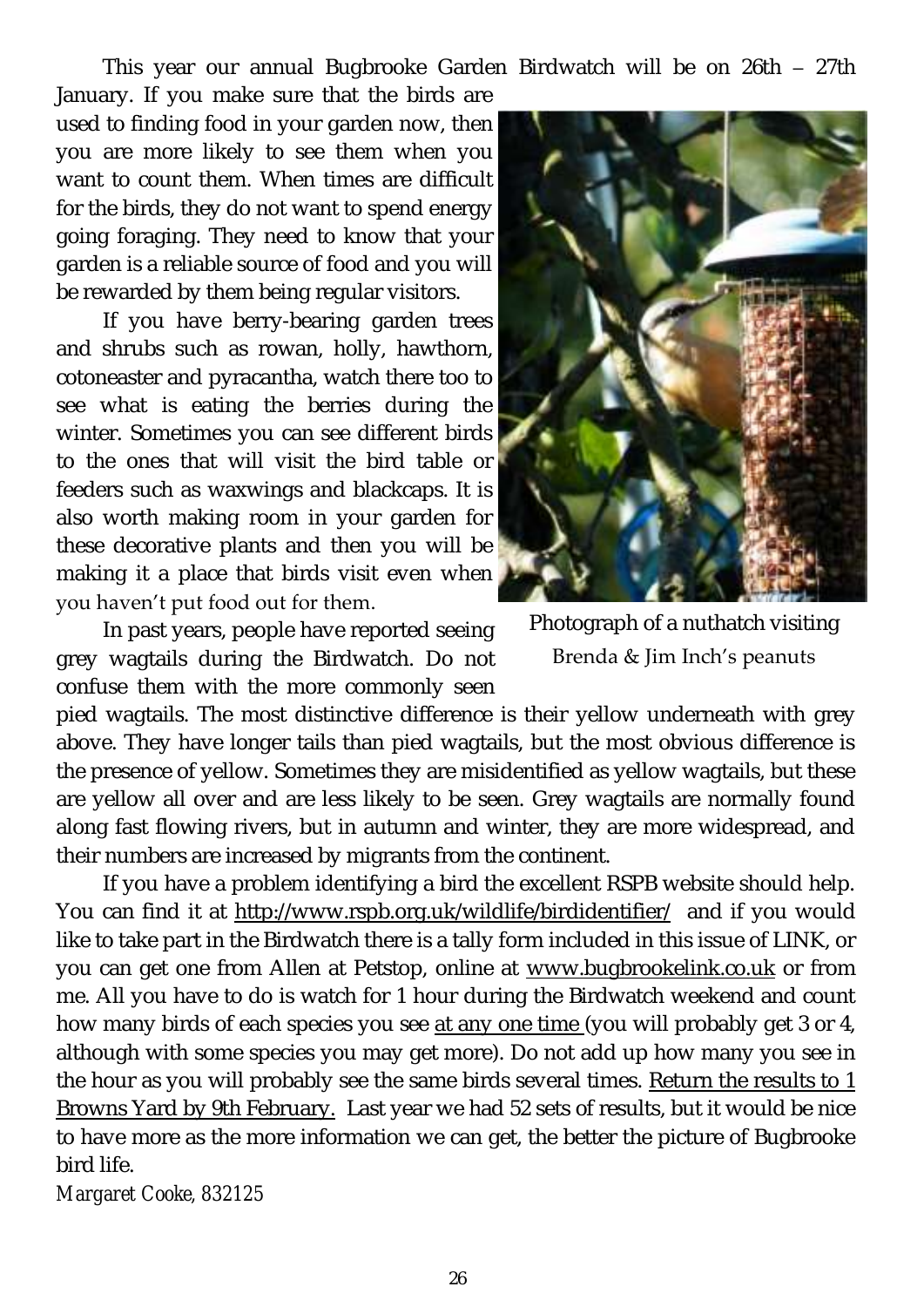# Bugbrooke Big Garden Birdwatch

26th-27th January ( article page 25)

Join in and let us know **how many of each species you see at any one time** when you watch for 1 hour.

Please fill in the form and return it to 1 Browns Yard by 9th February.

| Robin                                                                       | Greenfinch    |
|-----------------------------------------------------------------------------|---------------|
| Blackbird                                                                   | Goldfinch     |
| Song thrush                                                                 | Chaffinch     |
| Blue tit                                                                    | Starling      |
| Great tit                                                                   | House sparrow |
| Coal tit                                                                    | Collared dove |
| Long tailed tit                                                             | Wood pigeon   |
| Dunnock                                                                     | Wren          |
| Others (if needed)                                                          |               |
| Your name, address and where<br>in the village you watched if<br>different. |               |

Results will appear in the April 2013 edition of LINK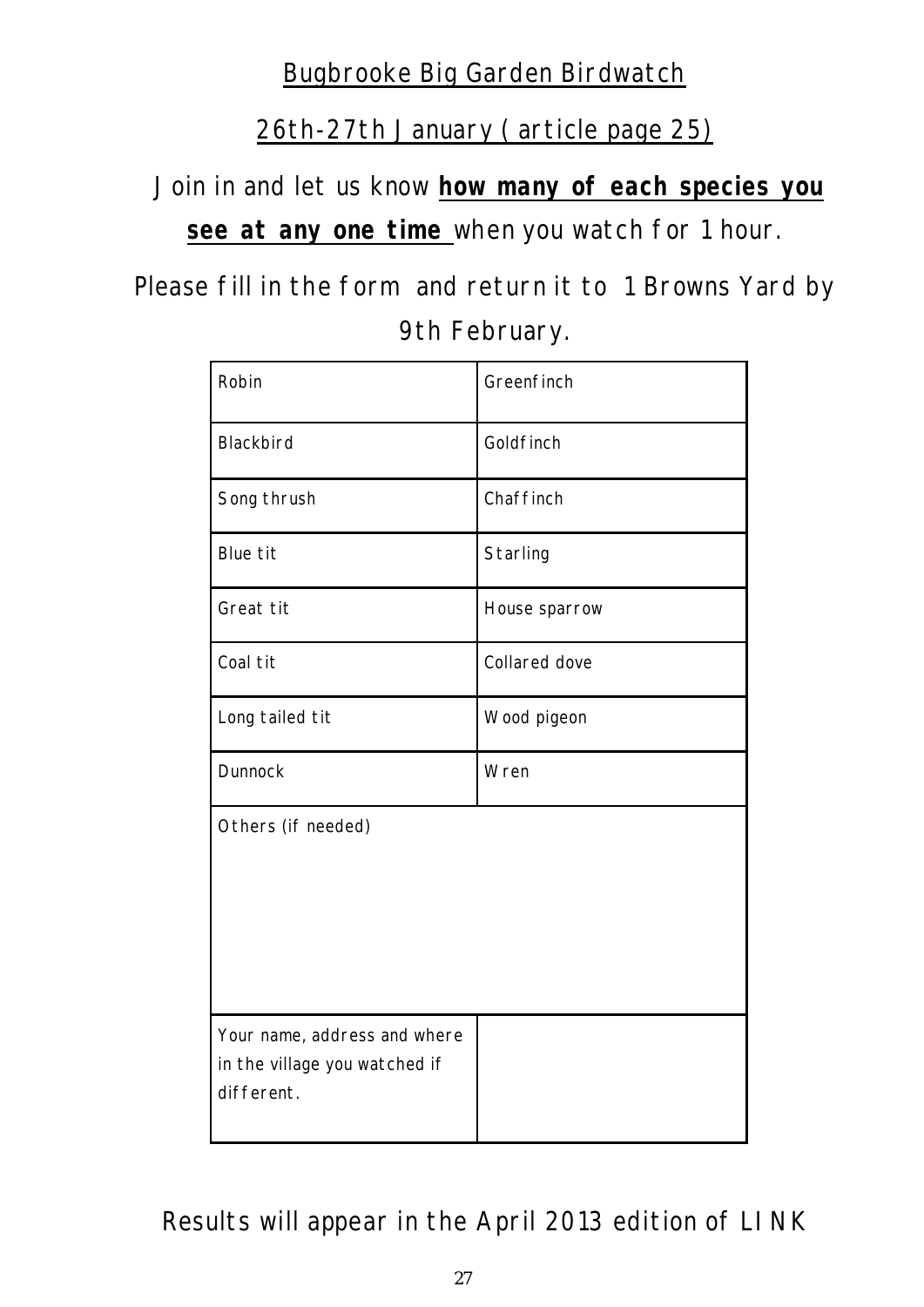# **Happiness at Home Partnership**

A new National Lottery funded project will be launched this month, which hopes to help isolated elderly people to feel less lonely. The **'Happy at Home Partnership'** is being led by the Daventry Volunteer Centre after they were successfully awarded funding to run the scheme for the next five years across the Daventry and South Northants districts.

The project aims to recruit volunteers from across the two Districts to spare **as little as one hour** a week to help be-friend elderly residents who may be in need of company, or to inform them about what local services are on offer and how to arrange the transport to get to them, in order to make their daily lives more comfortable.

*"We are hoping to find people who have a little bit of free time on their hands to come forward and help elderly neighbours who may not be as fortunate and able as themselves," said Nicola Toms, Project Officer for 'Happy at Home Partnership'. "The project aims are simple, helping people who live on our doorsteps or not far away, to improve their health & wellbeing through their contact with a volunteer. We hope this will be very effective in reducing the feelings of loneliness experienced by elderly individuals living isolated lives in our villages, by bringing them information about local services and helping them to access those services" she added.* 

It is hoped that the project will make sure that those rural residents most in need, whether that be due to their age, mobility, illness or personal situation, can be helped by having a regular visit from a fellow local who can visit them with help and information, and have a cup of tea and a chat to brighten their day!

Project partners include Daventry & District Housing, South Northants Homes, Northamptonshire Age UK, Care and Repair, Northamptonshire Centre for independent Living, Northamptonshire NHS Falls Service, Northamptonshire Police, Daventry and South Northants Volunteer Bureau. All of these organisations already provide valuable help to individuals across Daventry and South Northants in their own way. By coming together to support this new initiative it is envisaged that more people can be helped and more lives made a little more comfortable.

If you wish to get involved in becoming a volunteer for the project, please get in touch! Just one hour a week free is all you need! Call Nicola Toms on 01327 300614 or e-mail Nicola@daventryvolunteers.org.uk.

# **Tim & Esther Partridge and the Bugbrooke East Africa Trust**

Did you know that Bugbrooke's interest in East Africa was started by Esther and Tim Partridge through Esther's role in Mothers' Union? In 2000 they formed a small local group to support a clinic in western Kenya. In 2006 that group became a registered charity and it still supports that clinic at Butonge in Kenya as well as doing projects in Tanzania.

This year we want to recognise the contribution of Tim and Esther both to Bugbrooke and to Africa. Our plan is to build a clinic to be called "**The Esther**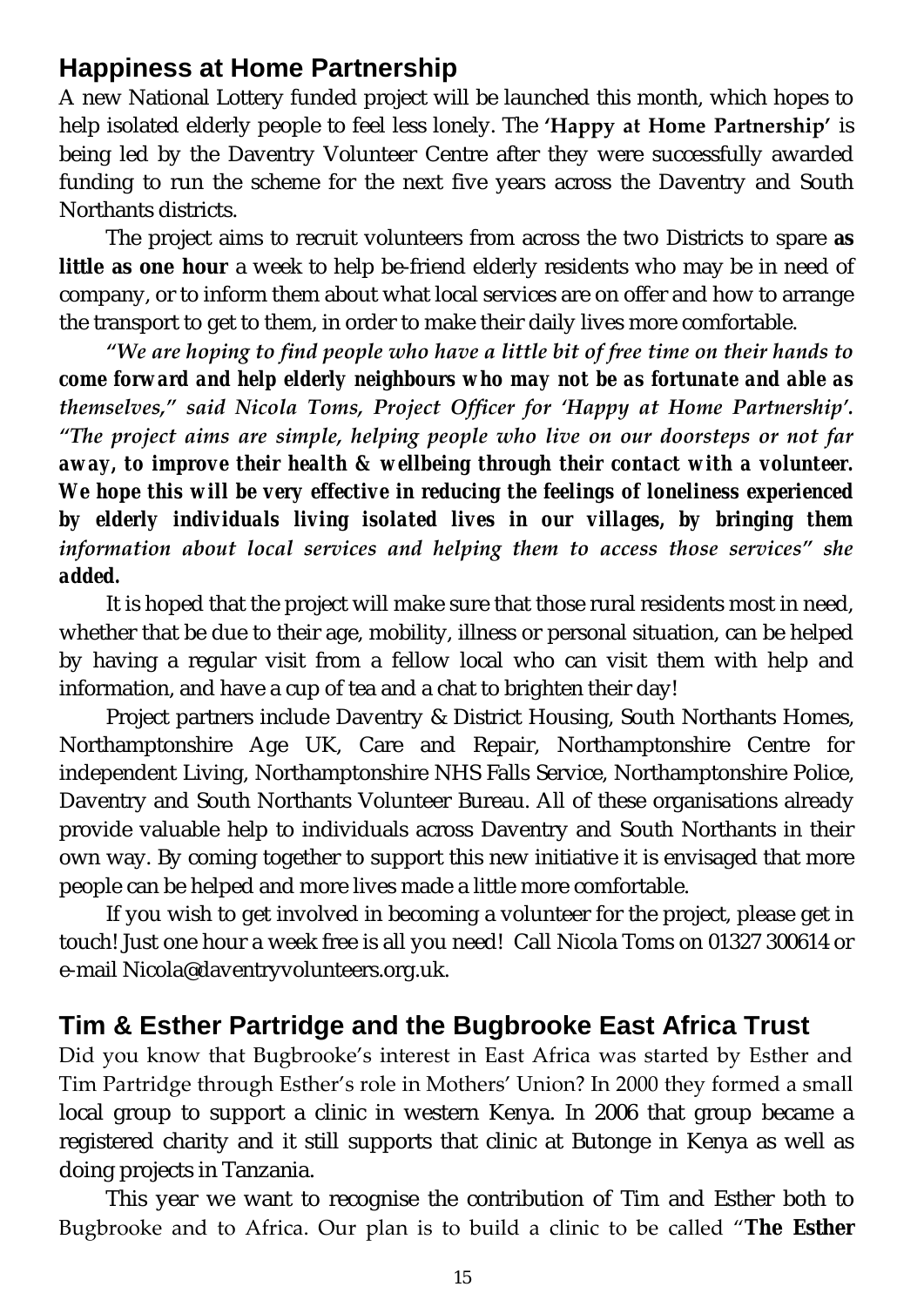**Partridge Ngaramtoni Clinic**" and to start building a new secondary school to be called "**The Tim Partridge Olmotoni Secondary School**". We hope this will provide a lasting tribute to their work in Bugbrooke and provide a long term link with Africa.

These are both large projects and we need all the help we can get, so if you would like to say thanks to Tim and Esther, this is one way you could do it. All contributions should be to the Bugbrooke East Africa Trust and given to any of the Trustees:

Dave Clayson (01604 830480) Catherine Parry (01604 830267) Tony & Sue Pace (01604 832516) Deidre Daish (01604 883537)

#### **Bugbrooke History Group**

Old newspapers always provide an interesting insight into life at the time. Amenities we now take for granted were not always here. I was actually looking for Christmas celebrations when I came across the following:

*Nov. 1932* 

*Ministry of Health officials have made an inspection of the sewage disposal*  facilities in the village and found many ditches filled with sewage. The centre of the *problem is the ditch surrounding Orchard House. A new system is required and questions have been asked in Parliament.*

*Jan. 1933*

*Bugbrooke's sewage system was discussed by Northampton Rural Council and deemed unsatisfactory but could not be improved as the cost would be prohibitive. The Parish Council said that a new scheme was unnecessary and the problem could be solved by cleaning the drains regularly.*

It is not until *September 1952* (20 years later) that the following report appeared:

*Completion of the sewage disposal scheme has been completed for Bugbrooke and Nether Heyford. Bugbrooke stream which has caused so much trouble in the past, is now clearing. The villagers are lucky to have mains water and drainage installed within 4 years and are now invited to make application for their houses to be connected.*

And we complain about Anglia Water!

As to Christmas celebrations, even in the most depressing times it was important to mark the festival with village fun and games and music.

*2nd Jan 1912*

*Last Monday evening the Church Choir held its Christmas Supper during which Mr and Mrs Harrison and Dr White did their utmost to make things merry. Round and guessing games were held and there was also dancing. Despite the bad weather there was a large attendance and the evening did not finish until 1 a.m.*

*Saturday evening saw the formation of the Bugbrooke Cricket Club.*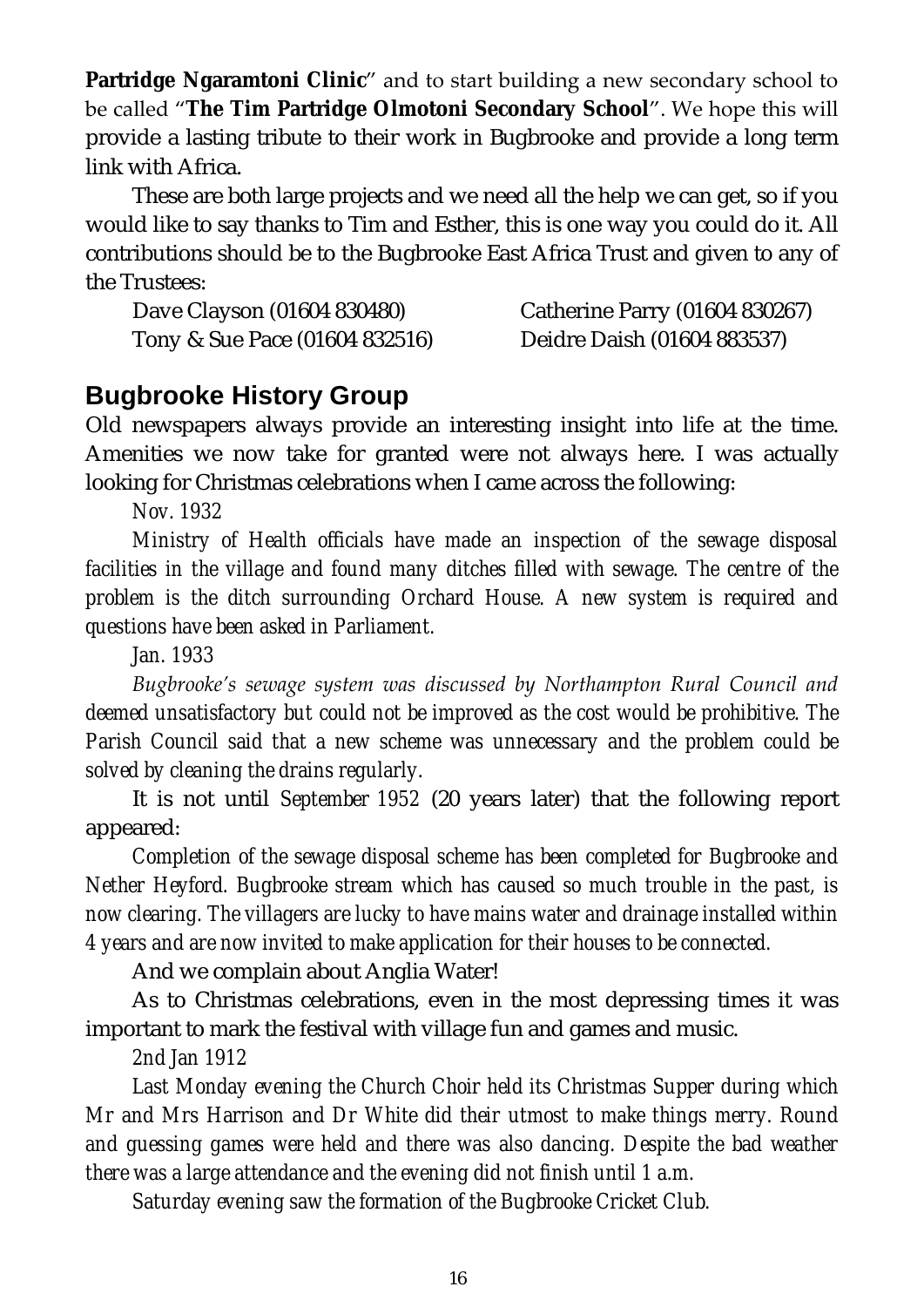*Jan. 1936*

*A fine performance of The Messiah Part 1 was given by Bugbrooke Musical Society under the conductorship of Mr W.C.J. Grant.*

Our November meeting will no doubt be a lively one with Derek Smeathers talking about Strange Happenings in the Mail and the next meeting of the History Group will be February 13th 2013. Our New Year Walk will take place on Sunday 30th December starting at 2 p.m. Not sure yet if we shall start from the Sunday School or the Community Centre, so please check. The walk is always followed by seasonal refreshments! Everyone is welcome!

*Pat Kent (secretary) Phone 01604 830518*

# **Blizzard of 1908 Bugbrooke**

Information from my father and grandfather about a Blizzard that hit Bugbrooke in 1908.

My Father told me that he was four years of age, when a big Blizzard was to hit Northamptonshire, the weight of the snow that collected on the wires was to break down many of the newly erected Telegraph Poles that the Telegraph Company had erected in the late 1800s, for whom my grandfather Ebenezer worked at the time, for he had helped to erect most of the poles that carried the Telegraph into Bugbrooke, and to many of the surrounding villages.

From information from them both they said that the snow was to drift, and fill the natural holes, or contours of the ground within the area of Butts Hill.

During this period in time there were two sand pits situated both sides of the road at the bottom of the hill, that belonged to the Blue Coat School, the snow had drifted and filled them both in, it had drifted level from the top of the field the Mill side of the hill, across level of the ground next to the barns that stood at the top of Grants orchard, they said that you could not even see the first cutting near to the top of the hill, due to it being level from one side to the other, as the snow was about ten to twelve feet deep in this area, and even deeper in the area to where Mr Barford in later years was to have his garage built.

They said when standing next to the wall of the Manor House looking towards Butts Hill, the snow was level from the top of the bank in the Manor Field, across and up to the barns in Grants orchard as well, covering the road to a depth of ten to twelve feet of snow and getting deeper as you reached the bottom of the hill itself, it was so deep at one point near to the bottom of the hill that the snow covered the wires and the top of one of the Telegraph Posts, they thought for a start that the snow had snapped it off when they at first could not see it, yet in the field on the brow of the hill the grass was peeping through the snow.

They said that when it eventually thawed out, it was followed by most places getting flooded out near or next to the Brook and River. *Stanley Joseph Clark*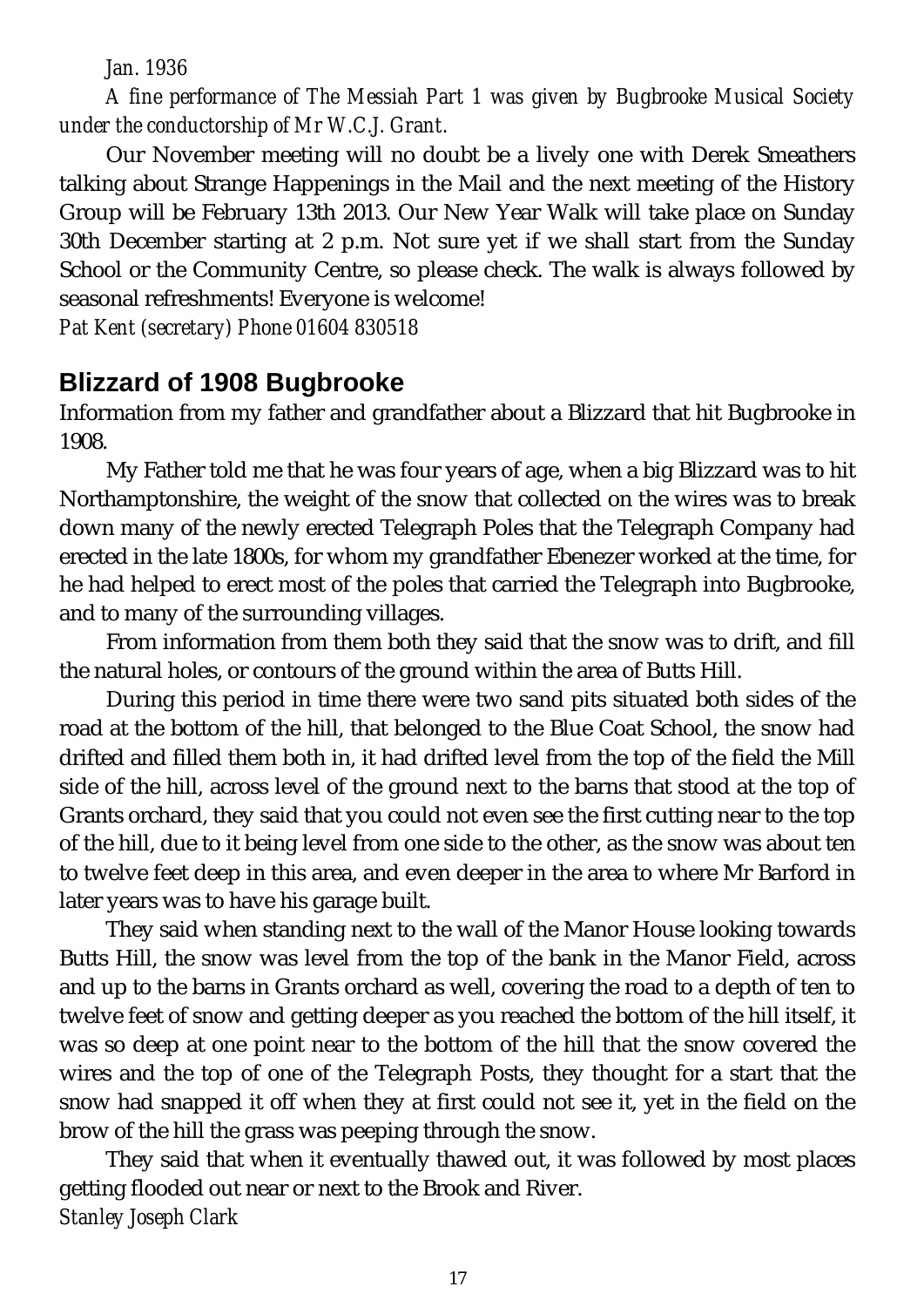# **Christmas Gift Ideas**

Are your loved ones or friends blind or partially sighted?

Are you wondering what to buy them for Christmas?

Then why not visit one of Northamptonshire Association for the Blind's Sight Centres to see a range of different gift ideas. They display and sell a variety of specialist aids and equipment that can make the perfect birthday or Christmas gifts for someone living with sight loss.

*Gifts include:* Kitchen Gadgets, Talking Clocks and Watches, Reading and Writing Guides, plus other Household Aids. There are Big Button Telephones and Mobile Phones, Large Print Books, Playing Cards and NEW Large Print 2013 Diaries and Calendars.

*The gifts vary in price to meet all budgets and they won't be found on the High Street.*

**Northampton Sight Centre** located within Wardington Court, Welford Road, Kingsthorpe. Open Monday – Friday 9am – 3pm.

To either obtain a catalogue or place an order, call our Helpline **01604 71919 [www.nab.org.uk](http://www.nab.org.uk)**

**ZUMBA!** Jubilee House, Bugbrooke, NN7 3RN - Wednesdays 6pm. Community Centre, Greens Norton, NN12 8BL - Tuesdays 6pm / Thursdays 9.30am. Julie Bird - [julie.bird@zen.co.uk](mailto:julie.bird@zen.co.uk) Mobile: 07425 152740

# **Bugbrooke, Five Bells Luncheon Club**

(for over 65s) The name to be confirmed next meeting.

I came from Moulton in January 2007 where they have a very successful Luncheon Club associated with the Church. The need here was apparent!

My friend and I lunched at The Five Bells, excellent meal (but not busy). Discussed the idea with Margaret who thought it a very good idea. Contacted Antonio and Janet at The Five Bells and came to an arrangement, but I did advise it may not come to anything. I visited the elderly I knew and asked if they were interested. Generally there was a positive reaction. I asked them to talk to their friends and gave them the information leaflet. The answering phone calls were rewarding; 29 names collected, 28 people attended a very good meal, very well cooked and excellent company and service from Janet, Antonio and Andrew. Many thanks to you all. Nick King of TAD (Towcester Door to Door) arranged transport for 4 people from Bugbrooke by minibus.

2nd meeting was on 7th November 2012. Cottage Pie or Lasagne on the menu. I had 44 names on the list and 7 needed transport. Two members of the group have offered transport. 3rd Meeting is on 5th December, and every following 4 weeks thereafter.

If you wish to come and are of age, please telephone Marjory on 01604 833450 on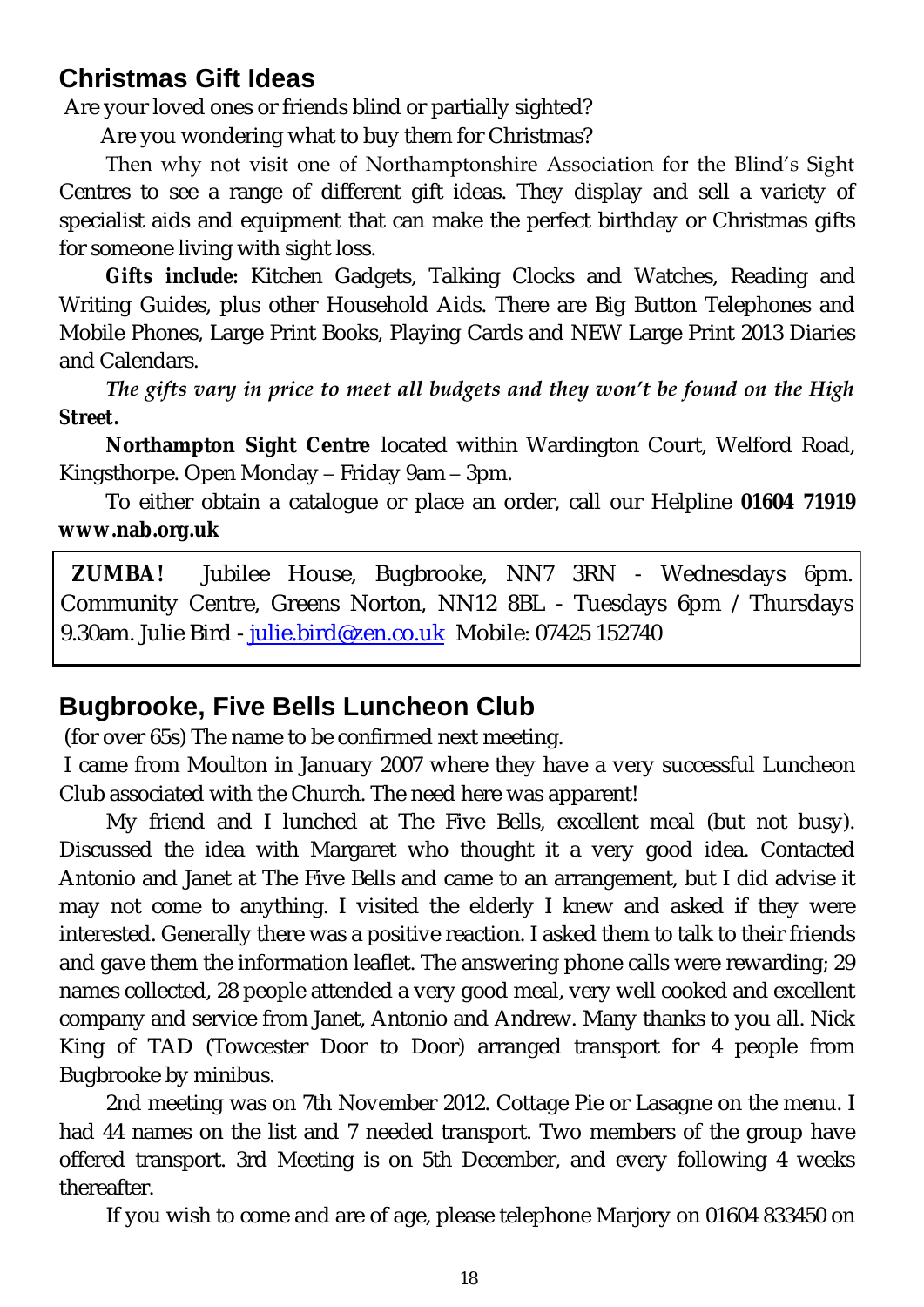Monday before the event at the latest, earlier the better, as we can only take 50 attending.

Thank you for your support. *Marjory*

# **Neighbourhood Watch**

Firstly, I should introduce myself as the new Neighbourhood Watch Coordinator for Bugbrooke. My name is David Dungate and I live at 33 Tibbs Way, Bugbrooke. About a year ago, I agreed to become the NHW street warden for Tibbs Way, but following a number of issues and the understanding that Bugbrooke would lose its NHW status if, following the retirement of Rosemary Berkshire, another village coordinator could not be found, I volunteered to take on the role.

I shall, however, need the support of the people of Bugbrooke. Firstly, to come forward as wardens for their street, or part of their street, to help promote the idea of assisting one another, and secondly I will need the people to keep me advised of the sort of information and help the village is looking to receive.

It is my intention, with the help of Jen Harrison, our PCSO, and the South Northants Towcester Police Safer Community Team to keep you up to date with any problems which may affect you, and some statistics to keep you abreast of crime levels in the area. I also intend, in the near future, to add a Neighbourhood Watch section to the Parish Website, with helpful tips on improving your security, and how to deal with those 'cold callers' who wish to take advantage of people's innate belief in honesty.

At this time of year, with the nights drawing in, we spend more time indoors with our curtains closed often not seeing our neighbours for many days, therefore, we all need to think about the security of our own and our neighbour's property. Let us make our village an unwelcome place for thieves by being vigilant and taking notice of strangers. As fewer people are about, coupled with the cover of darkness, it can give the thief a feeling that they are safe to commit crime in our village. Therefore it is vital that we be even more vigilant, particularly you dog walkers, who trudge the streets, and can, therefore, be our "eyes and ears".

Car crime has risen across the county and although still relatively low, it is an unsurprising and worrying trend. **DO** lock your car, **DO** remove valuables and do not fall into the complacency trap.

Also, remember, that by the time most people get home from work the house will be in darkness; there may as well be a sign saying "I am unoccupied break into me if you wish". **DO** leave a radio on, **DO** leave a light on. These simple things **DO** work and will help to extinguish that sign.

Remember Neighbourhood Watch relies on us all looking after one another, and in these austere times, when police budgets are being cut, this is of growing importance. So let's see if Bugbrooke can meet the standards achieved by other villages of creating a great team and a good spirit of cooperation so please contact me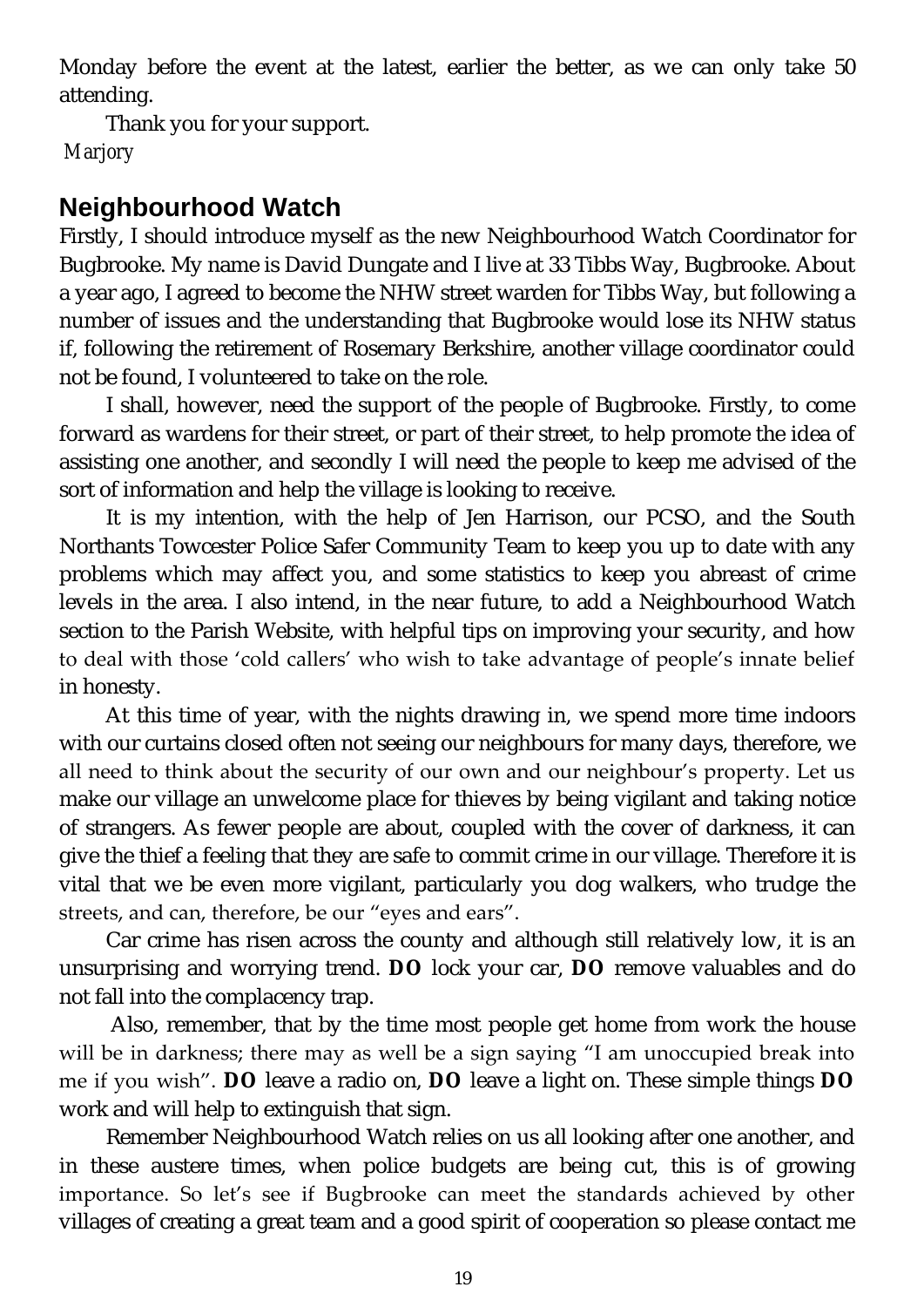if you can help in any way. My details are given above.

Lastly, but by no means least, I believe we should all thank Rosemary Berkshire, (who has already volunteered to be the Street Warden for Moores Close), for all the great work she has done for NHW in Bugbrooke, and I hope I can match her efforts and rely on the support she received.

#### **Don't forget if a crime is in progress dial 999**

# **Bugbrooke Rugby Union Football Club**

**Fancy Playing Rugby?**

Bugbrooke RUFC is a fun and vibrant village club with over 200 children participating on a weekly basis, but we still have room for more players!

Mixed age groups from Under 6s to Under 12s, boys from Under 13s to Under 17s.

Training and games on Sundays, older age groups may train mid-week.

Fancy giving it a go?

Check [www.brufc.org](http://www.brufc.org) and come along to a training session for your age group or come and watch a game.

*Gareth Meech*

# **Bugbrooke Cricket Club**

The 2012 season was brought to a close with another excellent presentation evening held at The Wharf.

There was a new name on the first team Batsman of The Year trophy with Chris Rea coming out on top, while club stalwart Ian Street picked up the Bowler of The Year award for the third time in the last four years. A full list of award winners is on our website bugbrooke.play-cricket.com.

Thoughts now turn to the New Year, and indoor nets will be around before we know it! Once again the senior nets will be held at the County Ground in Northampton, while junior sessions will take place at Campion School. Details are still to be finalised, but will be posted on the website as soon as they are available and will be in the next edition of the LINK.

The recent AGM confirmed that the first team will have a new captain for 2013, with Sam Bird taking on the role, while Chris Lamb will continue to run the second team and the Sunday side.

Whether you're 11 or 91, if you're interested in joining the club, please don't hesitate to get in touch with chairman John Mundy on 01604 830725, or feel free to come along to a net session.

Off the pitch work continues to raise the finance for vital pavilion improvements, the first of which will see a brick skin built and pitched roof put on the existing building. Meanwhile the current structure has been boarded up for the winter, in an attempt to prevent the mindless vandalism previously suffered. *Ciaran Thomas*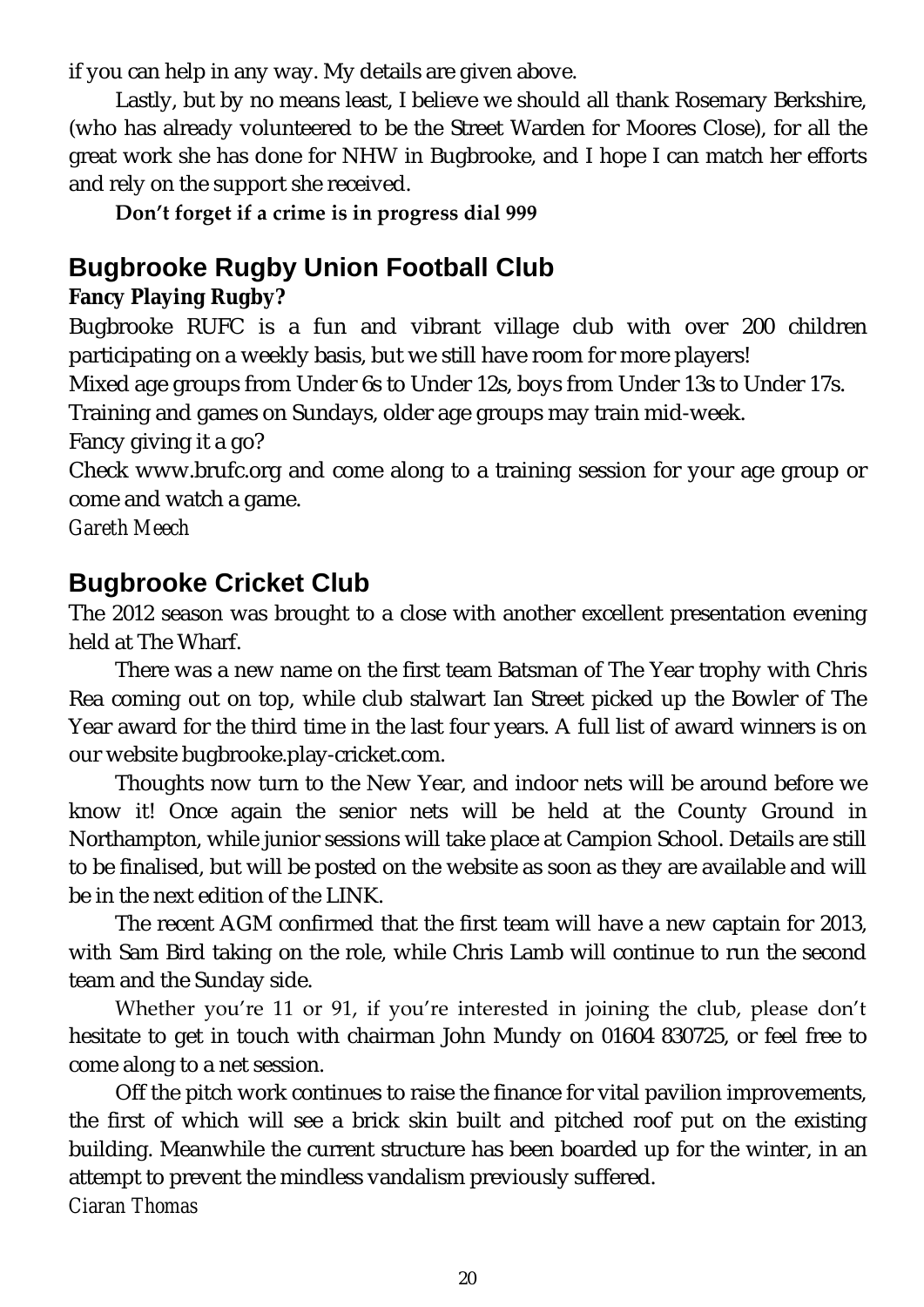# **Bugbrooke St. Michael's Football Club**

The three main adult sides have all made excellent starts to the season and are either top or in second place in their leagues. They are all still in contention in the County Cups i.e. Junior, Lower Junior and Area competitions. The 'B' side is in mid-table and looking for some managerial direction from the sidelines to improve their performance.

All the youth sides are coping well and gaining excellent experience. Over 150 boys are involved in teams from seven to sixteen years. Alongside the local Rugby Club the provision of sporting and healthy competition among young people in Bugbrooke must rate among the best in the county.

The Football Club once again provided an excellent fireworks display for the local community which also included provision for food and drinks. It is unfortunate that someone chose to mar the occasion by ensuring power was lost just after the firework display started. It did not affect the display but could have caused some danger to spectators when background lights went off. If anyone has any information about who disconnected fuses the police and football club would be pleased to be kept informed. It is agreed that someone with a good knowledge of electricity was likely to be involved, otherwise they could have caused themselves considerable damage owing to the high voltage of the system.

*John Curtis*

# **100 Years Ago — Bugbrooke Leading the IT Revolution**

"On May 3rd 1912 a London daily paper *The Chronicle*, published an article applauding the forward looking philosophy of Bugbrooke's school curriculum. Articles appeared in other national newspapers including Daily Sketch, Daily Mirror and Daily Graphic and in professional journals, School Guardian, School Mistress and The Child as well as many local papers." Frank Wright the headmaster of the school

at the time, was introducing his pupils to the new technology of the wireless.

They had been experimenting for months and eventually they heard the time signals given out by the Eiffel Tower. Shortly afterwards "on the night of Sunday 14th April 1912, the Titanic sank on her maiden voyage. Frank Wright picked up the news on the wireless and is said to have been so shocked by it that he ran down the main street of the village shouting it out to everyone. Bugbrooke was most probably the first village in Britain to know about the disaster. He mentions it in the school Log Book on April 19th 1912."

Extracted from 'A Head of His Time', the life and times of Frank Wright, a village schoolmaster by Pat Kent.

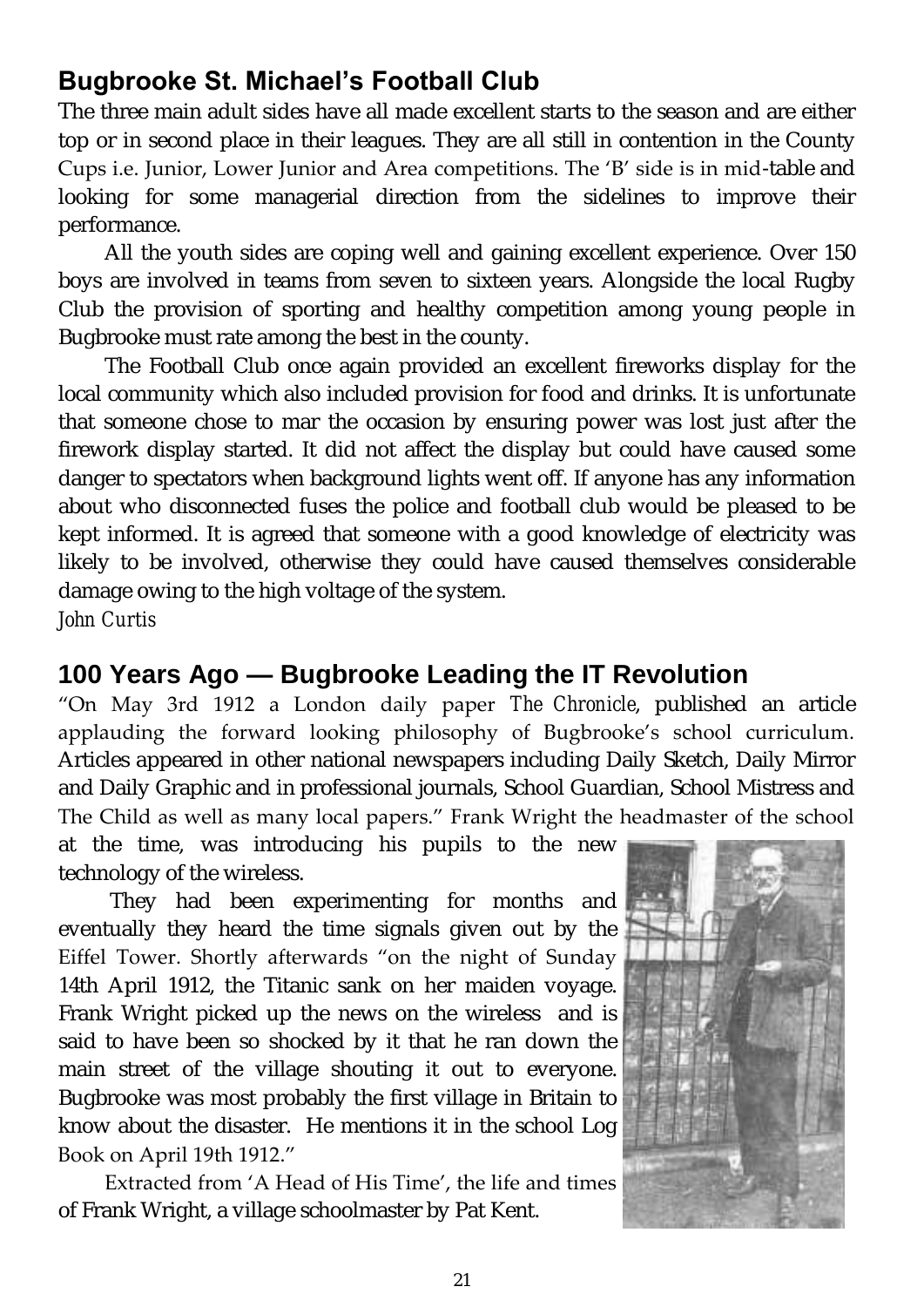# **Services and Events at St. Michael and All Angels Church Bugbrooke**

A weekly leaflet is available in Church. Please take a copy and keep up-to-date with Bugbrooke Church Services, News and Events. The leaflet also covers the

Anglican parishes of Harpole, Kislingbury and Rothersthorpe.

**Sunday Services**

8:00am BCP Communion 3rd and 5th Sundays in the Month

9:45am 2nd and 4th Sundays in the month Holy Communion 1st Sunday in the month Morning Worship 3rd Sunday in the month Family Worship

5th Sunday in the month watch for details



6:00pm 1st Sunday in the month 'Sunday@Six' a service of Praise and Worship. **Other Services**

Tuesdays during term time 2:30pm Tiny Tots Service in Church

First Wednesday in the month:- 9:30 am Holy Communion (BCP) in the Lady Chapel 7:00pm Holy Communion in the Lady Chapel

**Regular Events**

Mondays at 8pm Bell Ringers

2nd and 4th Mondays 7:30pm Bible Study at 15 Lime Grove

Thursdays 9am to 11:15am Family Morning during term time in the Sunday School.

# Alternate Wednesdays 2pm 'The Wednesday Club' in the Sunday School Rooms

Thursdays 7:30pm S.M.A.S.H. *(St. Michaels At Someone's House)* Fellowship and Bible Study at 41 Pilgrims Lane.

**Christmas and New Year :-**

Sunday 2nd December 4pm Christingle Service—6pm Christmas Sunday@Six Tuesday 4th December 7:30pm Towcester Choral Society Christmas Concert

£8 adults and £4 concessions. Advance ticket telephone 07920422381 Thursday 6th December 7pm Tree of Light

Sunday 16th December 6pm 'Can You Believe It' A Musical treat for all the family Sunday 23rd December 7pm Carols by Candlelight.

Christmas Eve 2pm Crib Service—5:30pm Carols on the Green—

10pm Christmas Eve Communion

Christmas Day 8am B.C.P. Communion at Rothersthorpe—

9:45am Christmas Communion for all.

Sunday 30th December 8am B.C.P. Communion—

10:30am United Communion Service at St Peter and Paul Rothersthorpe

Tuesday New Years Day10:30am New Year Communion at St. Luke's Kislingbury **Home Communions by prior arrangement.**

**Enquiries about Baptism ring 830373 Enquiries about marriage ring 831621 For all other enquirers please ring either of the above numbers If no one answers please leave a message and we will return your call.**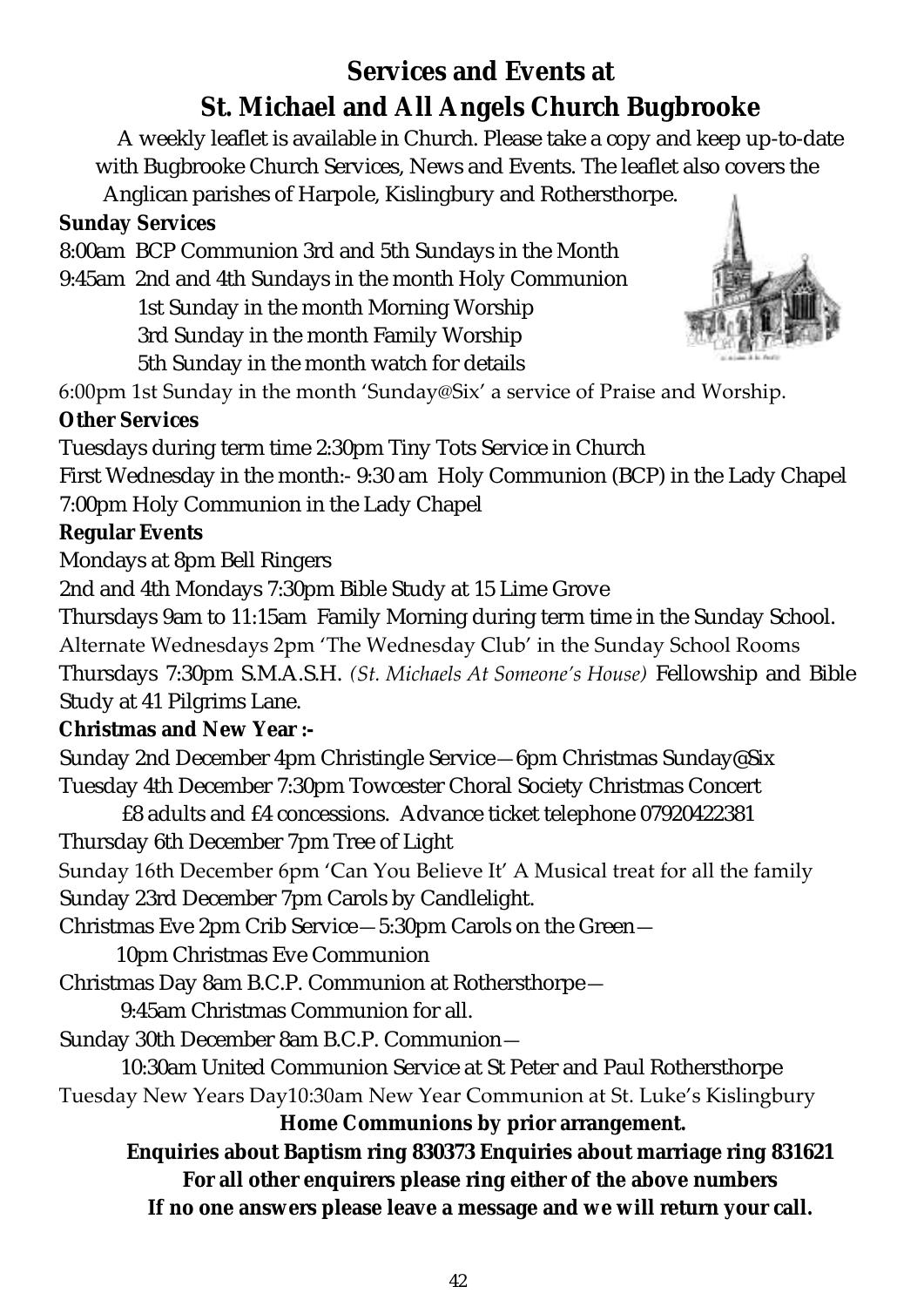# **Spires and Squires**

Bugbrooke is included in my new book which was released in November. 'Spires and Squires' is a journey through our lovely county with information concerning its history, development and changes made over the centuries, together with the history of our 'Squires' and their grand houses and items of especial interest - all illustrated by the author with original pen and ink sketches.

An ideal book for the library of all who love our county. The book which numbers almost 500 pages is case bound in rich burgundy embossed with gold and has a full colour dust jacket. It retails at £25 and a donation of £3 per book sold will be sent to the Warwickshire and Northamptonshire Air Ambulance who receive no government funding.

*Derek Blunt*

**New Beginner Line Dancing Class**—Anyone can do it – suitable for men, women, and all ages. Variety of music. Get fit, have fun. Qualified, experienced instructor.

Starts Thursday 17 January 2013, 10.00–11.30 am, Bugbrooke Community Centre, £4.00 per class. For more information contact Suzanne – 01327 830279, or just turn up.

# **Diary**

December

| 5th              | 12 noon | Over 65s Luncheon Club         | 5 Bells |
|------------------|---------|--------------------------------|---------|
| 6th              | 'om     | Tree of Light Service          | Church  |
| 12th             |         | Wednesday Club Christmas Party | SS      |
| 29 <sub>th</sub> | 2pm     | <b>History Group Walk</b>      | SS      |

#### January

| 2nd  | 12 noon | Over 65s Luncheon Club | 5 Bells |
|------|---------|------------------------|---------|
| 30th | 12 noon | Over 65s Luncheon Club | 5 Bells |

*Question 1 -Jenny works in a greengrocers. She only weighed 6lb when she was born but now aged 18 she is 5'10" tall and her measurements are 38-24-36. What does she weigh?*

*Question 2—What form of transport has eight wheels but carries only one passenger?*

*Answer 2 ~A pair of roller skates* 

*Fruit and veg - Answer 1*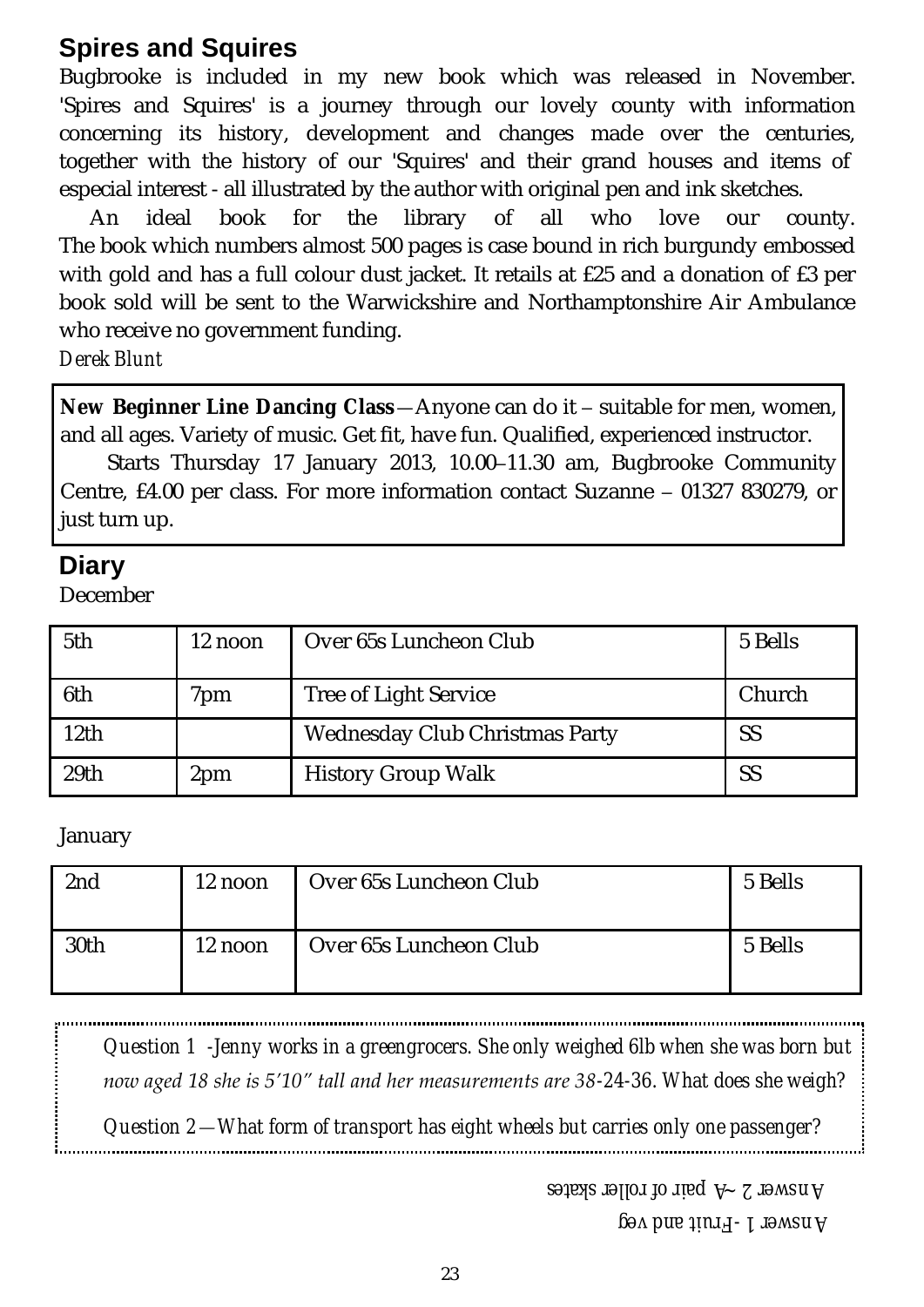Bugbrooke Village Hall Playgroup (Article page 19)

> One of Playgroup's witches busy with the black sparkly playdough.





The children listening to Gillian at church



Pumpkin carving